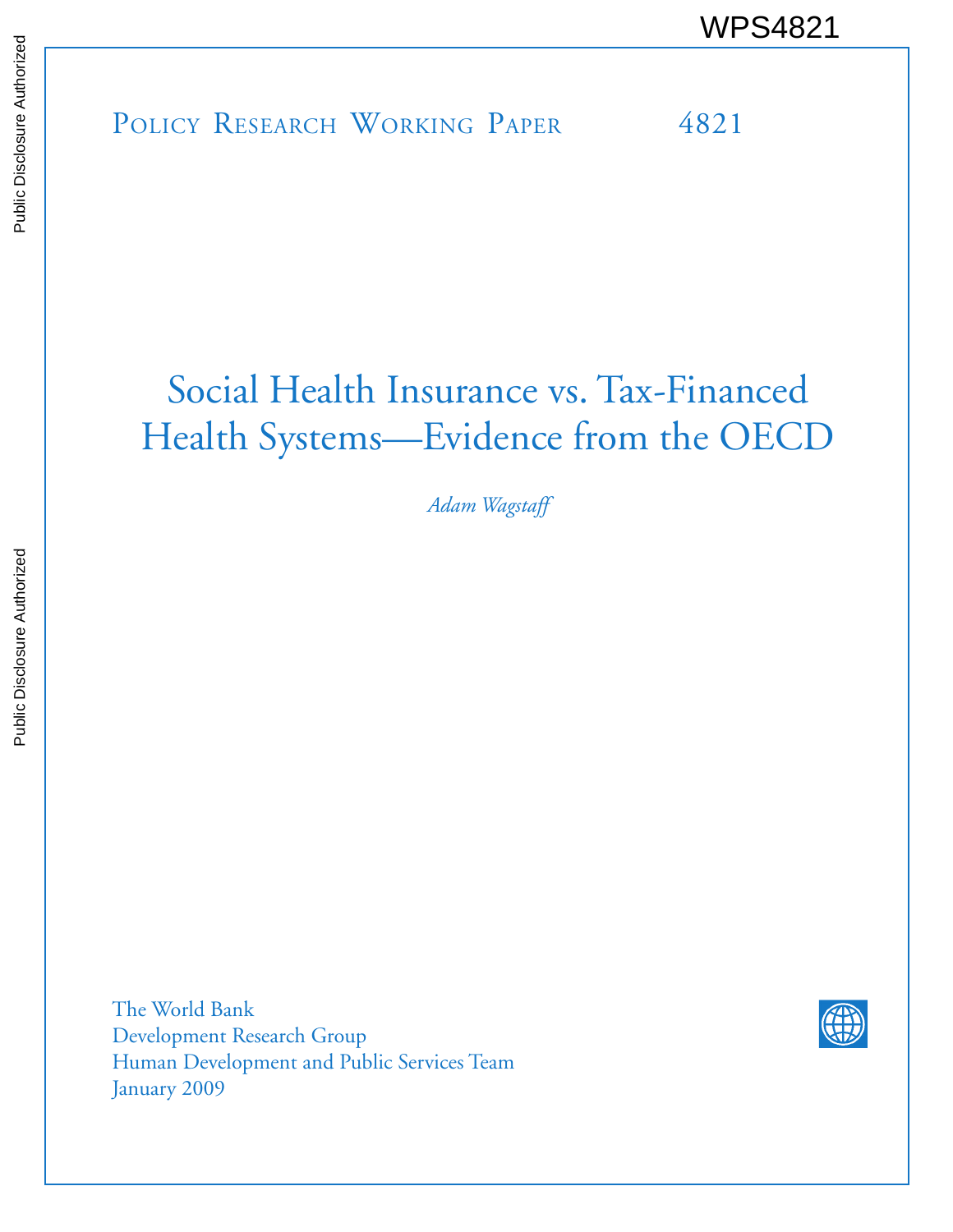# **Abstract**

This paper exploits the transitions between tax-financed health care and social health insurance in the OECD countries over the period 1960–2006 to assess the effects of adopting social health insurance over tax finance on per capita health spending, amenable mortality, and labor market outcomes. The paper uses regressionbased generalizations of difference-in-differences and instrumental variables to address the possible endogeneity of a country's health system. It finds that adopting social

health insurance in preference to tax financing increases per capita health spending by 3–4 percent, reduces the formal sector share of employment by 8–10 percent, and reduces total employment by as much as 6 percent. For the most part, social health insurance adoption has no significant impact on amenable mortality, but for one cause—breast cancer among women—social health insurance systems perform significantly worse, with 5-6 percent more potential years of life lost.

This paper—a product of the Human Development and Public Services Team, Development Research Group—is part of a larger effort in the department to analyze health financing and delivery issues. Policy Research Working Papers are also posted on the Web at http://econ.worldbank.org. The author may be contacted at awagstaff@worldbank.org.

*The Policy Research Working Paper Series disseminates the findings of work in progress to encourage the exchange of ideas about development*  issues. An objective of the series is to get the findings out quickly, even if the presentations are less than fully polished. The papers carry the *names of the authors and should be cited accordingly. The findings, interpretations, and conclusions expressed in this paper are entirely those of the authors. They do not necessarily represent the views of the International Bank for Reconstruction and Development/World Bank and its affiliated organizations, or those of the Executive Directors of the World Bank or the governments they represent.*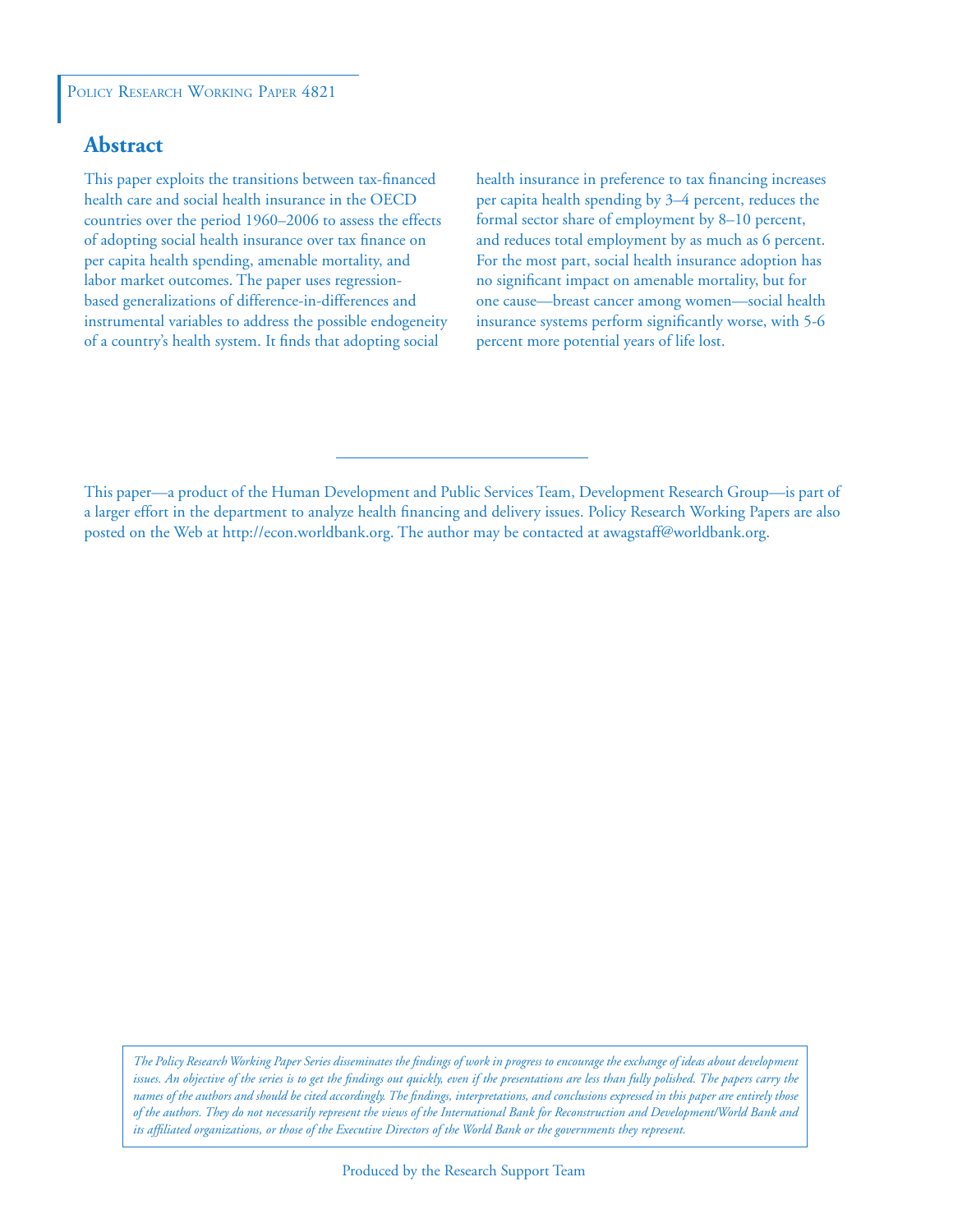# Social Health Insurance vs. Tax-Financed Health Systems—Evidence from the OECD

by

Adam Wagstaff<sup>a</sup>

<sup>a</sup> Development Research Group, The World Bank, Washington DC, USA

**Contact author:** Adam Wagstaff, World Bank, 1818 H Street NW, Washington, D.C. 20433, USA. Tel. (202) 473-0566. Fax (202)-522 1153. Email: [awagstaff@worldbank.org](mailto:awagstaff@worldbank.org).

**Keywords:** Social health insurance; labor markets; health finance; health sector reform.

**Acknowledgements:** I am heavily indebted to Rodrigo Moreno-Serra: this paper employs methods and utilizes computer code that he and I jointly developed for two papers on the impacts of social health insurance in central and eastern Europe and central Asia. He also provided me with some helpful comments on the paper; due to timing, not all of them have been incorporated in this version. The findings, interpretations and conclusions expressed in this paper are entirely mine, and do not necessarily represent the views of the World Bank, its Executive Directors, or the countries they represent.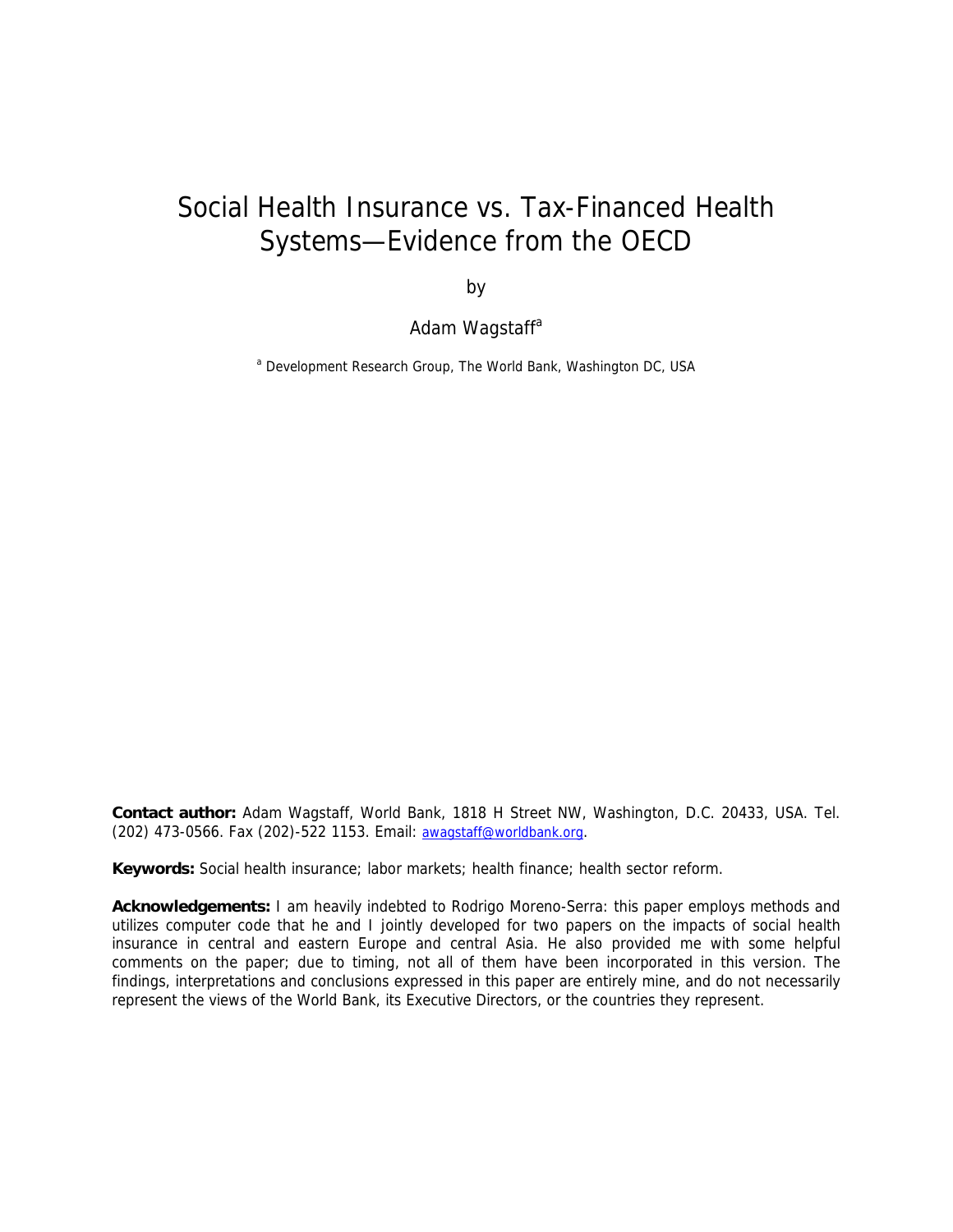## **1. Introduction**

 $\overline{a}$ 

The developed and developing world is currently the midst of a lively debate about the relative merits of social health insurance (SHI) and tax-financed health systems.<sup>[1](#page-3-0)</sup> Skeptics of SHI argue that SHI discourages firms from hiring workers, and hence reduces employment and encourages informal labor markets. They also point to lack of coverage among certain groups during the often long period between establishing SHI and achieving universal coverage, and systematic variations in benefit packages and quality of care across subpopulations. By contrast, SHI advocates argue that it can provide an important additional source of revenue for the health system, and that by separating the purchasing of health care from its provision and encouraging selective contracting between providers (including private sector ones), SHI systems are able to achieve better quality health care at a lower cost than tax-financed health systems.

Like many intriguing and important debates, this one is being conducted on a flimsy evidence base.<sup>[2](#page-3-1)</sup> The most basic question—still only partially answered—is how, on average, SHI and tax-financed systems perform in terms of key health sector and labor market outcomes. Of course, no two SHI systems are exactly alike, and no two tax-financed systems are alike; indeed, the health systems in one camp are increasingly borrowing ideas from the other. Nonetheless, each system still has certain hallmarks, and trying to establish the system-wide (i.e. aggregate)

 $1$  In Latin America, arguably the two biggest concerns have been closing gaps in coverage and the impact of SHI on the labor market (cf. e.g. Baeza and Packard 2006). These concerns have been evident too in the German reform debate (cf. e.g. Busse and Riesberg 2004; Schmidt 2006). In 1999, France eliminated the linkage between coverage and contributions, and made a commitment to universal coverage for all residents; at the same time, it widened its SHI tax base from earnings to include nonwage income. In Africa and Asia, several developing countries are in the process of trying to extend and deepen SHI coverage, or are thinking of introducing SHI. Arguably the biggest concern in these countries has been and continues to be extending coverage beyond the formal sector (cf. e.g. Hsiao and Shaw 2007).

<span id="page-3-1"></span><span id="page-3-0"></span><sup>&</sup>lt;sup>2</sup> See Wagstaff (2007) for a review of issues and the evidence to date.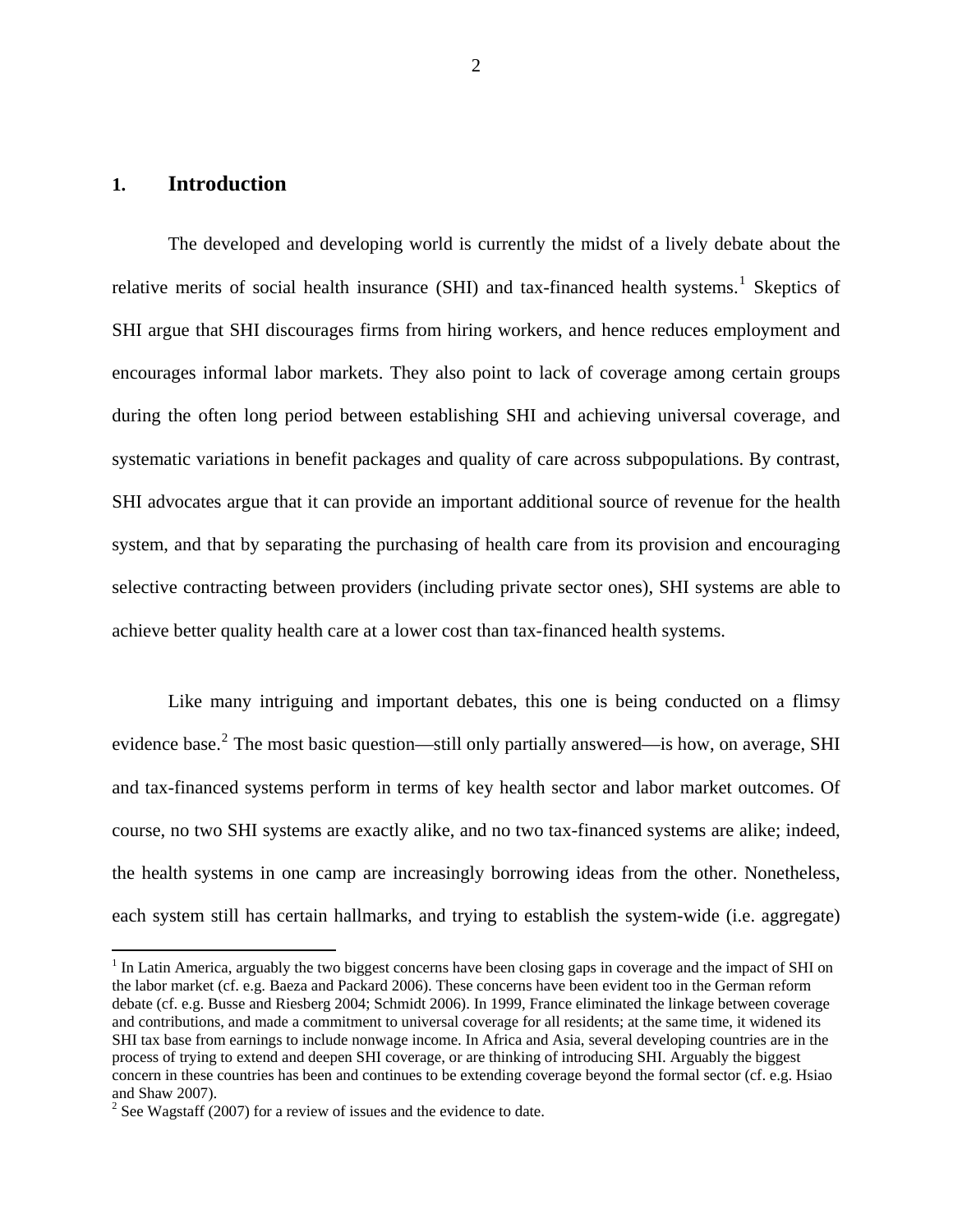impacts of choosing one system over another is a useful exercise. Such impacts are unlikely, however, to be accurately estimated simply by comparing countries that finance their health care through SHI with countries that do so through general revenues, the reason being that whether a country has a SHI system or a tax-financed system in place is likely to be endogenous unobservable factors correlated with the outcome of interest are also likely to be correlated with the choice of system.<sup>[3](#page-4-0)</sup> Two recent papers by Wagstaff and Moreno-Serra (2008a; 2008b) (hereafter WMS) attempt to get round this problem by focusing on *changes* in the way countries finance their health care. If the problematic unobservable variables are time-invariant, or if the unobservables of the SHI and tax-financed countries follow a parallel trend, a simpledifferences-in-differences regression will reveal the effect of having one system in place (say, SHI) rather than the other. WMS test the parallel trend assumption (PTA) against two alternative specifications: one where the unobservables follow a country-specific linear trend, the other where they follow a system-specific trend that is not necessarily linear. They also test whether these three specifications properly account for the potential reverse causality, and estimate the impacts of SHI via instrumental variables (IV) where they do not.

This paper employs the same methods as WMS but on a (mostly) different group of countries, namely those in the OECD, and over a longer time period, namely 1960-2006.<sup>[4](#page-4-1)</sup> Between 1967 and 1986, no fewer than 10 OECD countries abandoned SHI in favor of the taxfinanced NHS-type model. By contrast, in the 1990s, all four of the OECD's new central European countries abandoned the tax-financed Semashko model in favor of SHI. The OECD countries provide a potentially important learning experience for other countries: it was in

<u>.</u>

<span id="page-4-0"></span><sup>&</sup>lt;sup>3</sup> Van der Zee and Kroneman (2007), for example, compare mean outcomes between SHI and tax-financed OECD countries at different points in time. Implausibly, the authors' conclusions are made on the basis of simple comparisons of means. No attempt is made to control for confounders, whether observed or unobserved.

<span id="page-4-1"></span><sup>&</sup>lt;sup>4</sup> WMS focused on the countries of central and east Europe, and central Asia, and covered the period 1990-2004.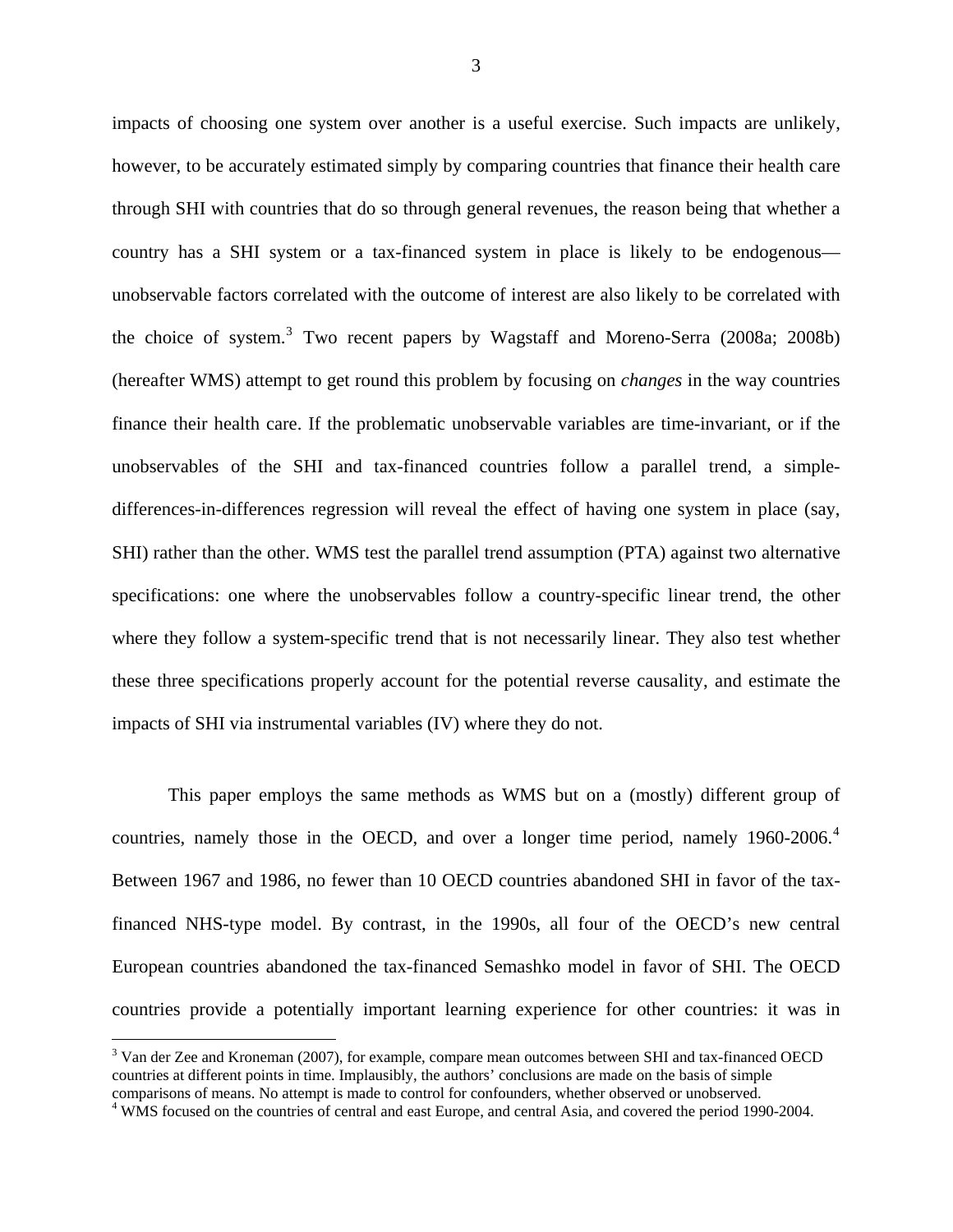Germany and neighboring countries that SHI began, and where arguably it has become most sophisticated; and it was in the UK and Scandinavia where the tax-financed Beveridge NHS model emerged and has developed most. By contrast, the countries examined by WMS—namely those in Central and Eastern Europe, and Central Asia—contain SHI countries that are still making adjustments to their new systems as well as tax-financed countries that have often struggled with the transition to a market economy following the breakup of the former Soviet Union. One might argue that the higher health spending but similar health outcomes associated with SHI unearthed by WMS could be due to a combination of immaturity on the part of the region's new SHI systems and fiscal stress among the region's tax-financed systems.

The present paper differs from the two aforementioned studies in another respect, namely that in its analysis of the impacts of SHI on health outcomes the present paper restricts its attention to causes of death (and age groups) identified by Nolte and McKee (2008) as amenable to medical care, i.e. causes where timely and effective medical care can result in a death being avoided. WMS looked at many more causes of death than are included in the present paper, of which five are among the 33 considered to be amenable to medical care; however, for three of the five causes of death, they used the standardized death rate, which reflects deaths among people aged 75 and over among whom deaths are less easily avoided. So, in addition to focusing on more mature SHI and tax-financed health systems, this paper focuses on causes of death that ought to be amenable both to medical care and to changes in health financing and delivery arrangements. If SHI systems do leave some groups uncovered or covered less well than others, this ought to get reflected in higher death rates from causes amenable to medical care. If SHI systems are better funded, or if they are more efficient in the purchasing and provision of health care, this too ought to get reflected in amenable mortality data.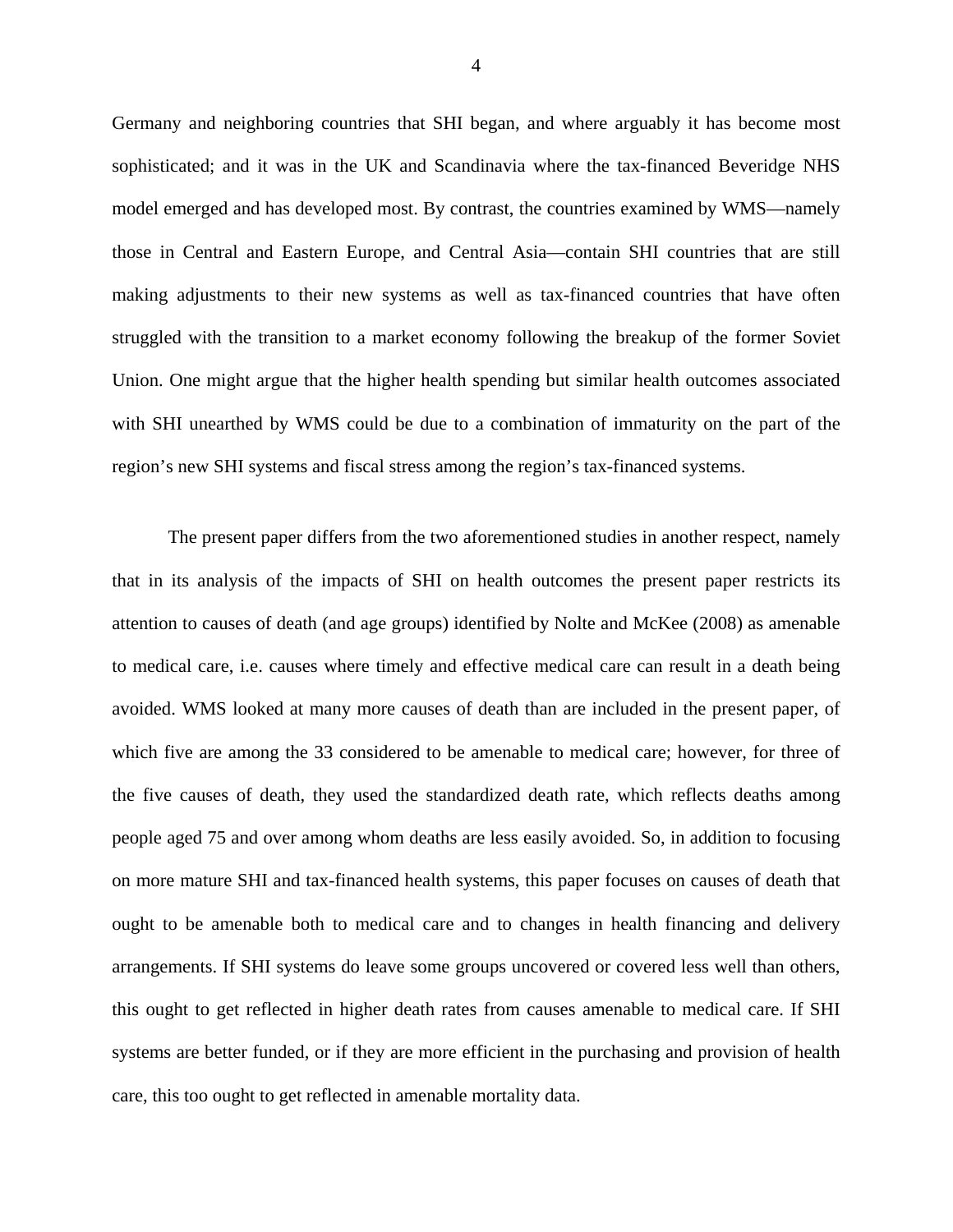<span id="page-6-1"></span>The organization of the paper is as follows. Section [2](#page-6-0) provides a brief history of health system reforms in the OECD countries, and discusses the ways that choice of one system over another might affect health spending, health status, and labor market outcomes. Section [3](#page-14-0) presents a brief summary of the methods used, section [4](#page-19-0) the data, and section [5](#page-22-0) the empirical results. Section [6](#page-26-0) presents the paper's conclusions.

### <span id="page-6-0"></span>**2. OECD health systems, and health sector and labor market outcomes**

The OECD countries—with the exception of the United States, which relies largely on private insurance and out-of-pocket payments, and is excluded from the analysis in this paper rely largely on general revenues or SHI to finance health care. This section provides a brief review of the transitions from and to SHI, and speculates on the possible impacts on the outcomes analyzed in the empirical analysis. These include: per capita national health spending; amenable mortality; employment; and the formal-sector share of total employment. Too few years' worth of data on measures of health system throughput—inpatient admissions, length of stay, etc.—are available to allow these to be analyzed, or variables building on these (such as cost per inpatient admission).

#### *2.1 Transitions to and from SHI*

In terms of health financing, the (now) 29 OECD countries (excluding the United States) fall into four groups (cf. [Figure 1\)](#page-31-0).<sup>[5](#page-6-1)</sup> Group (i) comprises countries that have maintained a SHI system since the early 1960s: this group includes Austria, Belgium, France, Germany, Japan, Korea, Luxembourg, Mexico, the Netherlands, Switzerland and Turkey. Except in Mexico and

 5 This section relies heavily on the Health Systems in Transition (HiT) series, downloadable from <http://www.euro.who.int/observatory/Hits/TopPage>, and Saltman and Dubois (2004).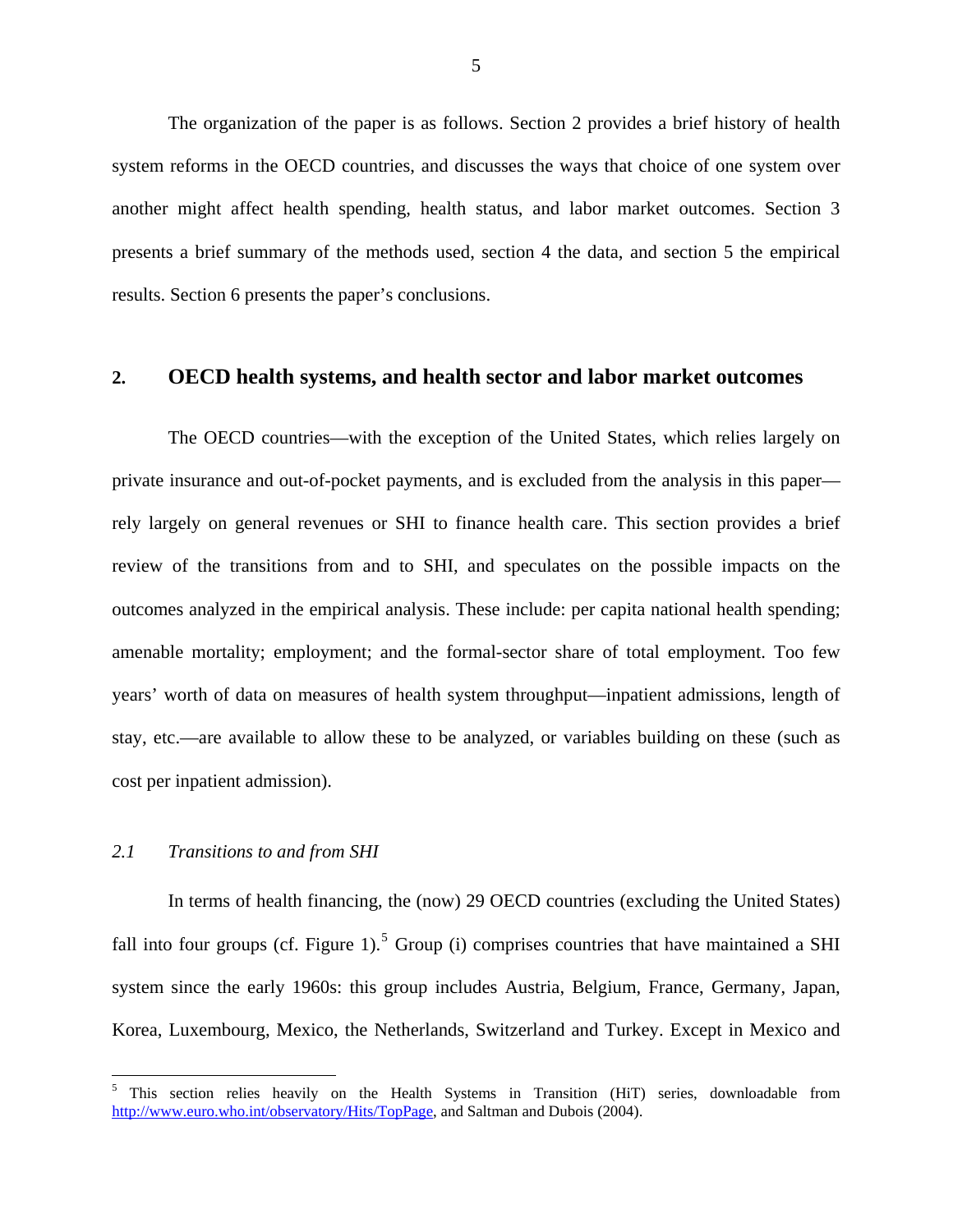Turkey, SHI contributions account for the vast majority of health revenues in this group of countries, and the vast majority of the population is covered by SHI. In Mexico and Turkey, outof-pocket payments and taxes finance a sizeable share of health spending. Group (ii) includes those who have maintained predominantly tax-financed systems since the 1960s: these countries include Australia, Canada, Finland, Ireland, New Zealand and the United Kingdom. The commitment to tax finance in some countries in this group—notably Australia, Canada, Finland, and Sweden—increased in the 1960s and early 1970s, but none of these countries was a SHI country at any stage in the period studied. Group (iii) includes those who relied largely on SHI contributions but then opted for a universal tax-financed health system at some stage since 1960: this group includes Denmark, Greece, Iceland, Italy, Norway, Portugal, Spain and Sweden. Group (iv) comprises the central European countries that had a SHI system prior to the post-war Communist takeover in the late 1940s, operated a tax-financed Semashko system under Communism, and then reverted to SHI system in the 1990s: this group includes the Czech Republic, Hungary, Poland, and the Slovak Republic.

The fundamental difference between SHI and tax-financed systems is that SHI systems raise revenues largely from earnings-related contributions levied largely on formal sector workers while tax-financed systems draw their revenues from taxes and nontax government revenues. The two systems also differ, however, in their delivery arrangements: traditionally SHI systems have been more likely to contract with providers (public and private) rather than operate directly-managed facilities (the model many tax-financed systems operate), and as a result the provider payment mechanisms in SHI systems tend to be more high-powered than those in taxfinanced systems; furthermore, most tax-financed systems operate a GP gatekeeper system,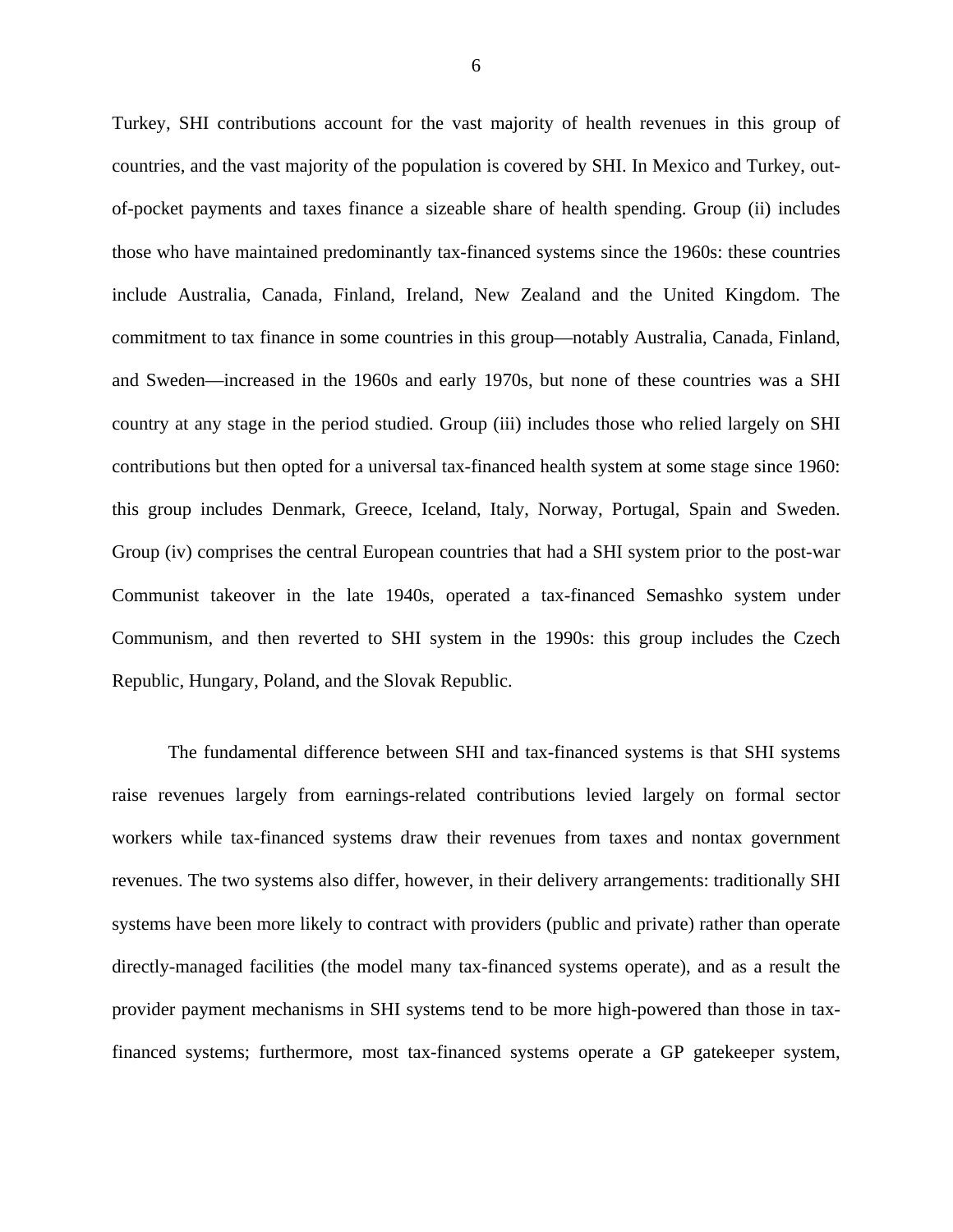whereas most SHI systems do not. These differences are likely to have consequences for health spending, health outcomes, and employment.

#### *2.2 SHI vs. tax-finance vis-à-vis health spending*

The collection of earnings-related contributions in SHI systems is typically done within the SHI system, while a tax-financed system's revenues are collected via the tax system. Other things equal, this is likely to make a SHI system more costly. These extra costs are often seen as a price worth paying by SHI advocates who see earnings-related contributions as more stable and more reliable than tax revenues: people may be willing to contribute more if they know their contributions are going to provide health insurance coverage for them and other contributors than if the monies end up in a large pool of tax revenues whose allocation between the health sectors and other sectors is left to the whims of policymakers. In practice, evasion and avoidance of SHI contributions is a major issue in many SHI countries, and some ministries of finance reduce the tax revenues they assign to the health sector as SHI revenues grow, so SHI revenues are not necessarily additional.

Differences in health spending between the two systems are also likely to reflect differences in delivery arrangements. As mentioned, traditionally SHI systems have been more likely to contract with providers (public and private) rather than operate directly-managed facilities. Again, there are exceptions—some SHI countries (Mexico is an example) rely in part or wholly on their own network of directly managed facilities, and there are some tax-financed systems that have used or are starting to use a contracting approach—but historically the separation of purchasing and provision has been more pronounced in the SHI countries. This separation is likely to entail additional costs to the system, especially where there is selective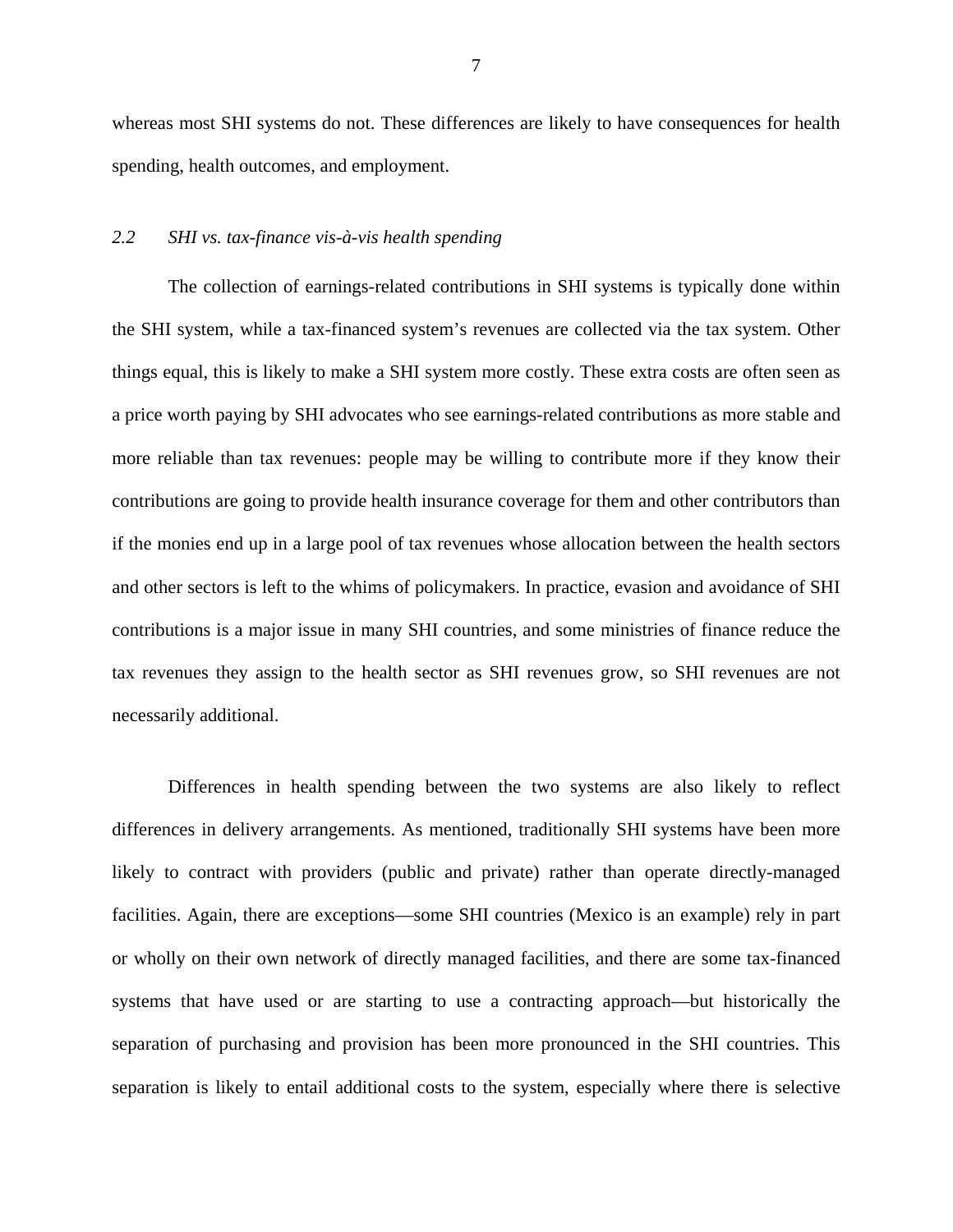contracting: the costs include the selection of providers, the drawing-up and enforcement of contracts, fraud, and so on.

On the other hand, the purchaser-provider split seen in SHI systems may put downward pressure on health spending—a reason why many tax-financed systems have experimented with it. Whether it does so in practice is likely to depend in part on the payment methods used. Many SHI countries paid providers fee-for-service (FFS), which encourages the provision of services on which providers can earn high margins; it is well known to be a payment system that is associated with high per capita health spending levels. Only fairly recently have SHI systems moved away from FFS and many have yet to do so [\(Table 1](#page-32-0)). By contrast, tax-financed systems have traditionally (again, there are exceptions) tended to use lower-powered incentives that are less likely to lead to high levels of per capita expenditure. Where FFS has been used, it has tended to be in the context of paying primary care providers fees to provide specific preventive measures, such as immunizations. Only fairly recently have tax-financed systems begun to use more high-powered incentives for hospitals, and even here the shift has tended to be toward diagnosis-related groups or similar methods rather than toward FFS.

Another factor affecting whether the purchaser-provider split commonly seen in SHI systems puts downward pressure on total health spending is the way the purchaser interacts with providers. Surprisingly, perhaps, it was not until fairly recently that SHI systems or tax-financed systems began to contract selectively with competing providers. In Belgium, Hungary, and Switzerland, sickness funds contract with all health care providers, and in the Czech Republic, Germany, the Netherlands and the Slovak Republic selective contracting has begun only recently. If US evidence is a guide, this might be expected to put downward pressure on costs.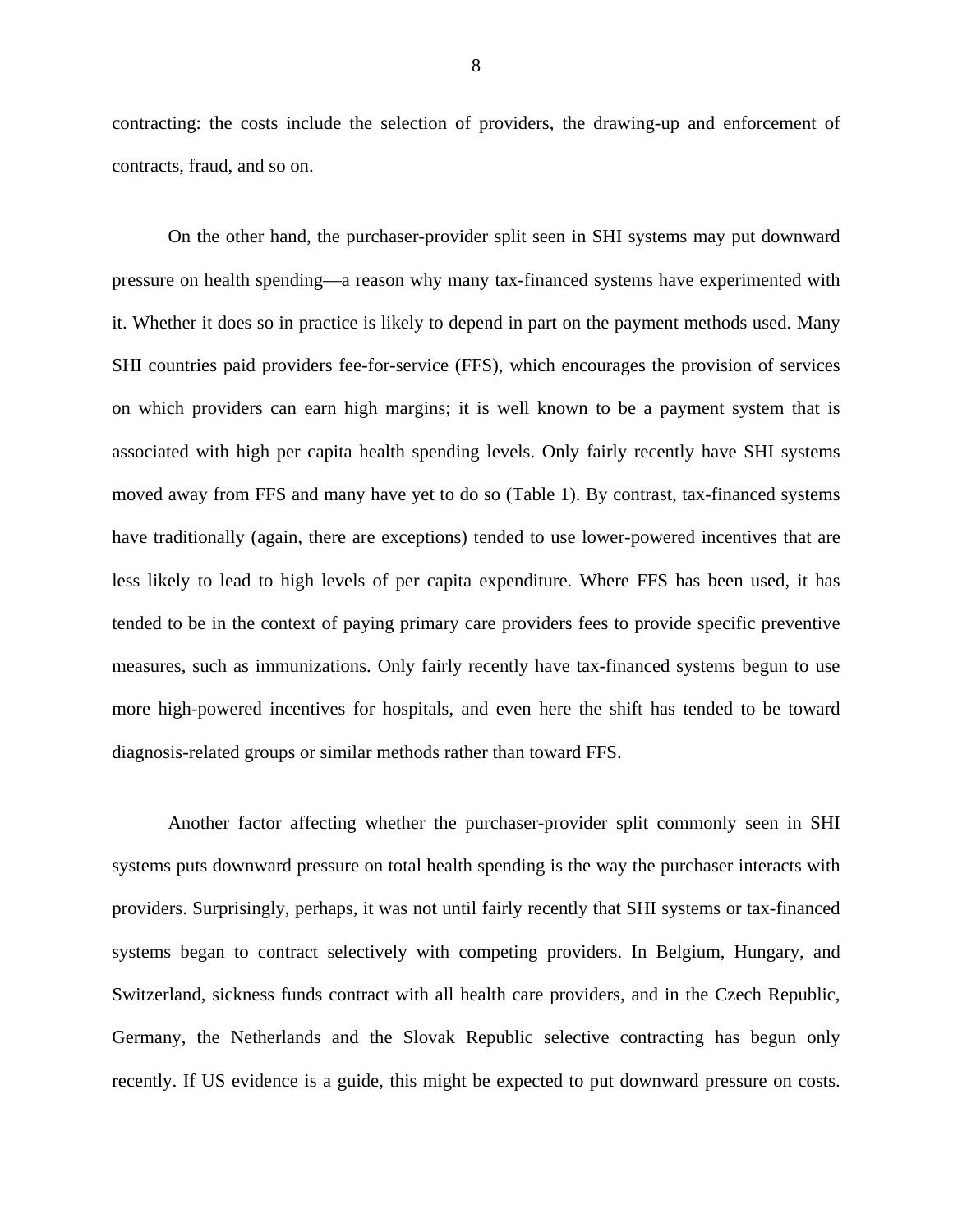However, some tax-financed purchasers have also started to contract selectively, so this may not be a factor in understanding any expenditure differences between the two types of system. By contrast, SHI systems appear to have more of a tradition of making use of both public and private providers, whereas in tax-financed systems it has tended to be at the primary care level that private providers have been used. Whether this will work to give SHI systems lower spending is unclear.

A final factor likely to be important in driving spending differences between SHI and taxfinanced systems is the absence of a GP-gatekeeper in a typical SHI system. The Netherlands is unusual among SHI systems in having a GP-gatekeeper (some other SHI countries have tried but largely failed to introduce it), while Finland and Iceland are unusual among tax-financed systems in not having one [\(Table 1\)](#page-32-0). Countries with GP gatekeepers are known empirically to have lower spending per capita (Gerdtham and Jönsson 2000).

#### *2.3 SHI vs. tax-finance vis-à-vis health outcomes*

On balance, then, it seems plausible a prior that SHI systems will spend more per capita on health than tax-financed systems. Insofar as this is true, one might be tempted to conclude that SHI systems ought to do better than tax-financed systems in terms of health outcomes. This conclusion is not necessarily warranted, however, since the very differences that make SHI systems more likely to spend more are also likely to affect the health outcomes they achieve for a given level of spending.

One factor working against SHI systems is that coverage is not necessarily universal in a SHI system but is typically so in a tax-financed system. The southern European OECD countries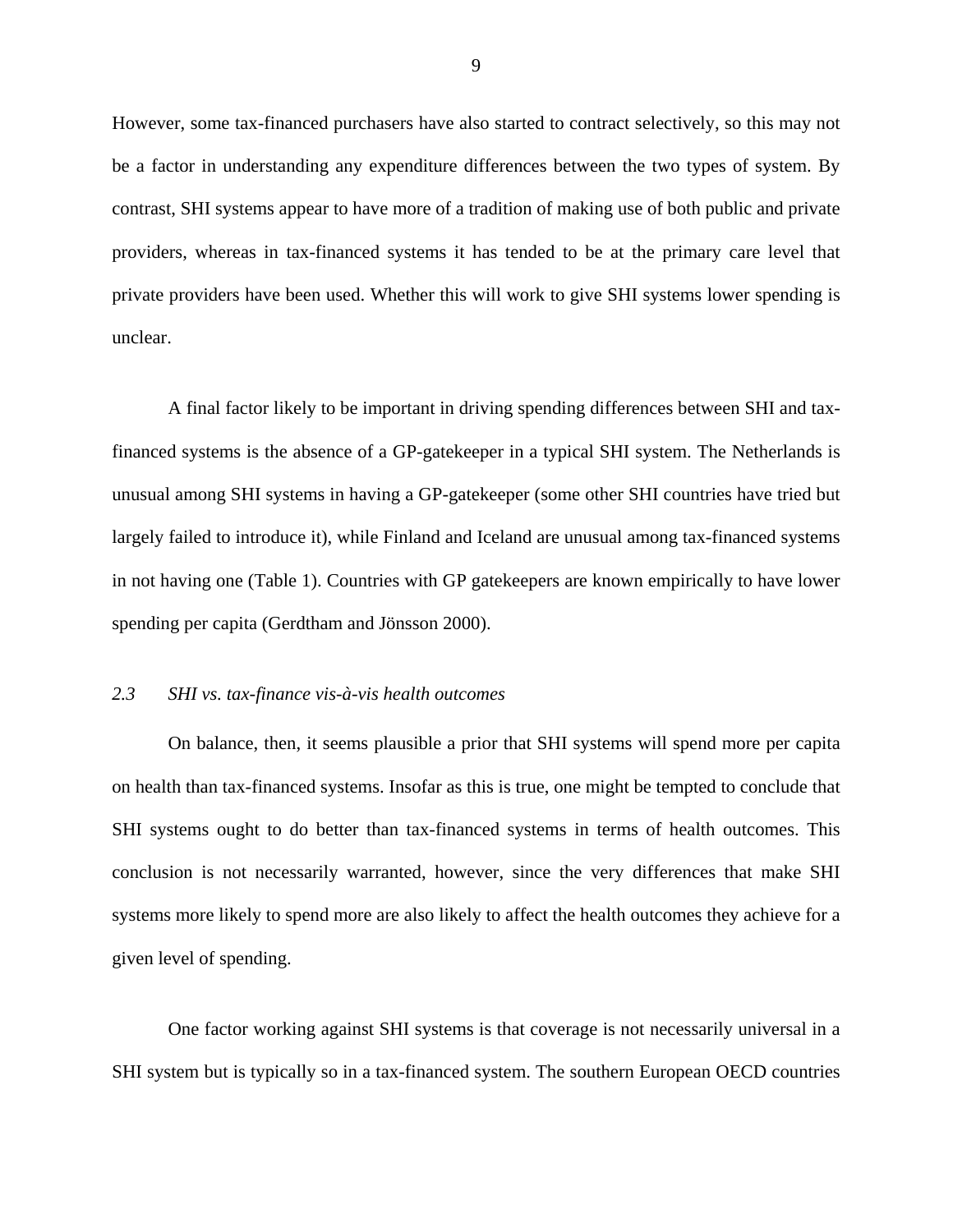<span id="page-11-0"></span>achieved universal coverage only after switching from SHI to tax finance, and many SHI systems did not achieve universal coverage until some time after the start of the period under study (Korea, for example, achieved universal coverage only in 1989). Some SHI systems in the OECD (notably Turkey and Mexico) have yet to achieve universal coverage. It is typically the case that the groups not covered by the SHI program—who are often reliant on programs and facilities run by the health ministry—will be disadvantaged in terms of resources: in Mexico, for example, the health ministry spends less than 50% per capita than the social security institute that operates the SHI program (OECD 2005). Moreover, several SHI systems operate (or used to operate) multiple SHI schemes alongside one another. In most countries, gaps in benefit packages have been reduced if not eliminated, but in some countries they remain: in Austria, for example, the highest-spending sickness fund spends 63% more per person than the lowestspending sickness fund (Koettl 2008). In countries where SHI schemes compete with one another for enrollees usually under a risk-adjusted capitation system (as is currently the case in the Czech Republic, Germany, the Netherlands, the Slovak republic, and Switzerland), there is the added worry of risk-selection, so that depending on the risk-adjustment formula some groups will prove less profitable and may be avoided by insurers and as a result underserved (van de Ven *et al.* 2003; van de Ven *et al.* 2007).

These gaps and inequalities in coverage in SHI systems are likely to translate into inequalities in per capita health spending, which in turn will work to reduce average health below what it would have been in the absence of spending inequalities if health spending is subject to diminishing returns in the production of health.<sup>[6](#page-11-0)</sup> This ignores, however, the possibility that tax-

<sup>&</sup>lt;sup>6</sup> The argument is analogous to Rodgers's (1979) argument about income inequalities lowering mean health status if income is subject to diminishing returns in the production of health.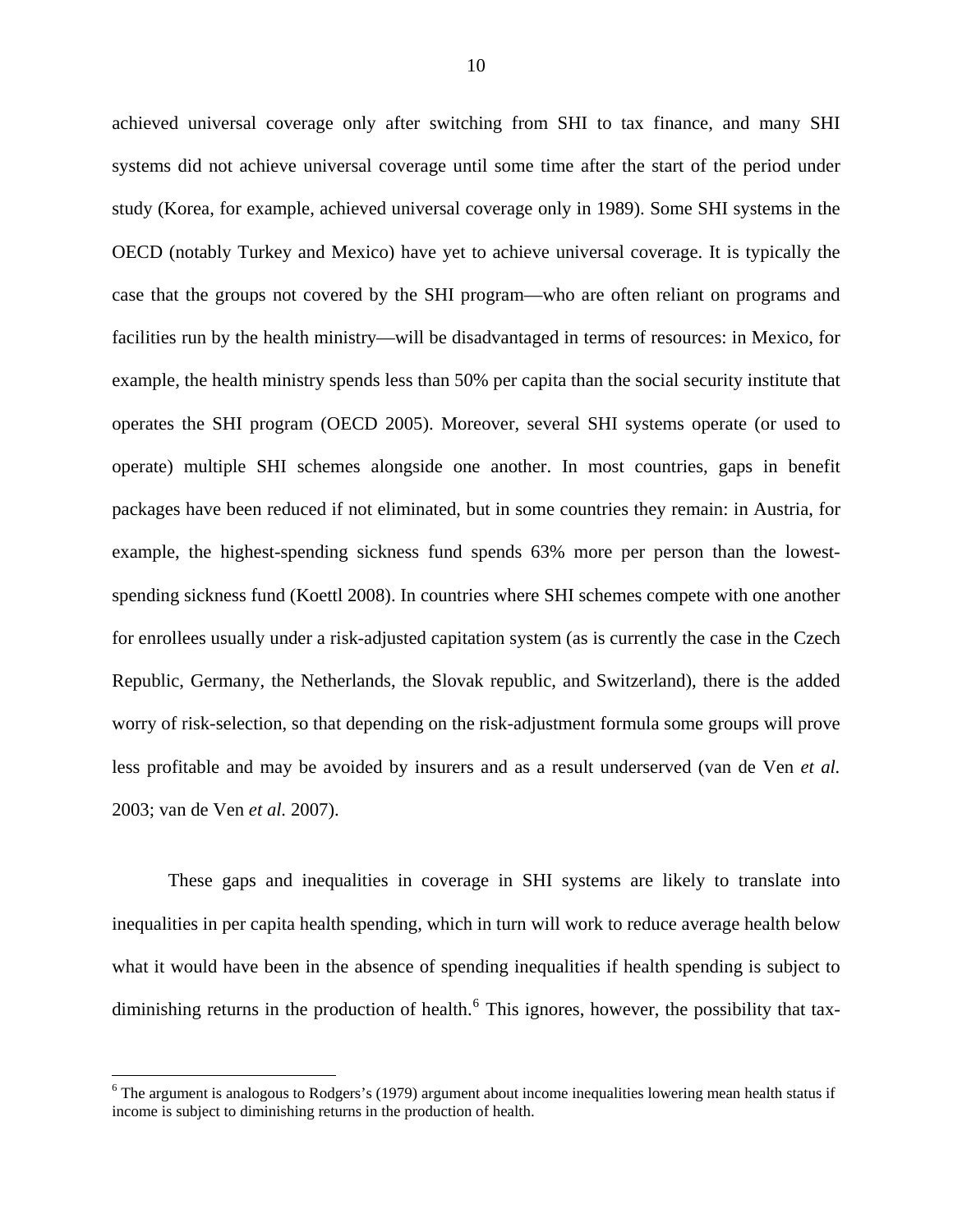financed systems may also be prone to spending inequalities across the population. While many OECD countries now have schemes to steer resources between different areas to reflect population numbers (if not population health care needs), these efforts typically date back to the late 1970s and early 1980s (the resource-allocation working party (RAWP) formula was introduced in England and Wales only in 1977, for example). Today, in fact, it is not clear that inequities in health care utilization between the better off and the less well off are any higher in the SHI countries in the OECD than in the tax-financed countries (Masseria *et al.* 2004). This may not always have been the case, however.

Differences between SHI and tax-financed systems in the organization and payment of providers are also likely to get reflected in health outcomes for a given level of health spending. The aforementioned greater use of the GP gatekeeper model in tax-financed systems seems likely to push tax-financed systems toward better health outcomes, since the primary care system offers scope for greater use of preventive care, better management of chronic problems, a better chance of early detection and treatment of illness, a more coordinated approach to care across different providers, and so on. It is also sometimes argued that the more integrated approach to provision in a tax-financed system offers a better chance of a close relationship between the public health system and the provision of personal health care—a theme that is returned to in the conclusions.

The greater use of contracting providers in SHI systems is also likely to get reflected in health outcomes for a given level of spending. The traditional payment methods of a taxfinanced system and its traditionally heavy emphasis on a directly-managed provider network may work well to contain overall spending levels, but do little to encourage higher volumes of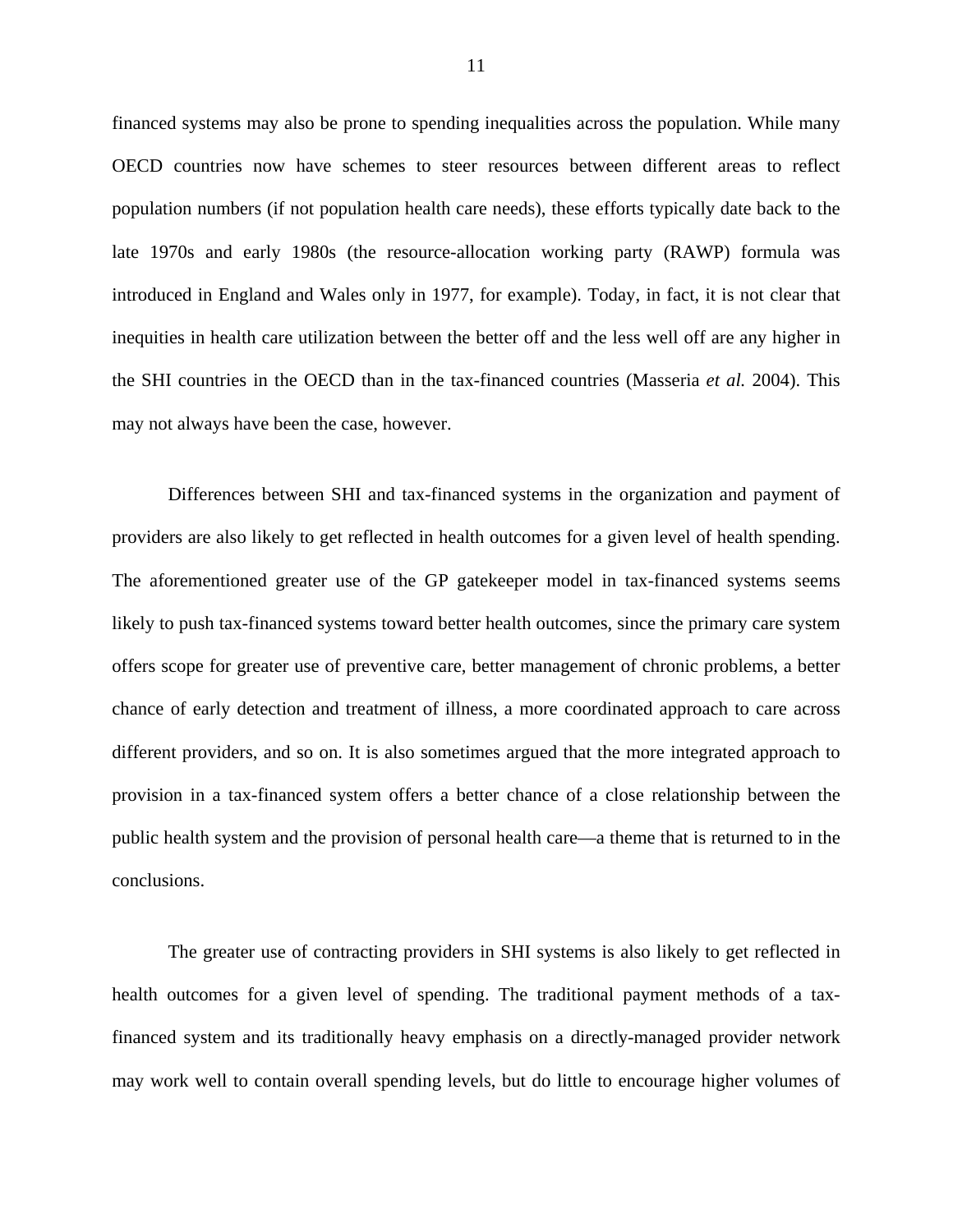care (Ellis and Miller 2008); SHI's traditional emphasis on FFS is likely to do better in this regard. Having insurers contract among competing providers might also be expected to encourage lower costs if the US experience is anything to go by (cf. e.g. Bodenheimer 2005) but as mentioned above, this has only recently started in the OECD's SHI countries, and has also started in some tax-financed systems too. In any case, extra volumes of care may not necessarily translate automatically into better health outcomes if the measures that produce the extra volume of care—the payment method, or the selective contracting—adversely affects the quality of care. Under FFS providers may deliver additional services whether or not they are medically necessary, but under the budget payment system seen frequently in tax-financed systems providers are likely to end up under-serving patients (Ellis and Miller 2008). The US evidence on the impact of competition on quality is mixed; however, the evidence from the UK which started encouraging public hospitals to compete with one another for contracts with tax-financed public payers, suggests that quality may have been adversely affected by competition (Propper *et al.* 2004; Propper *et al.* 2008). In any case, this is a moot point, given that neither SHI nor taxfinanced systems have historically relied upon competition between providers.

#### *2.4 SHI vs. tax-finance vis-à-vis labor market outcomes*

Overall, then, the likely impacts on health outcomes of the choice between SHI and taxfinanced systems is unclear a priori. By contrast, the impact of the choice on labor market outcomes is somewhat clearer. SHI contributions are in effect a payroll tax and hence, according to the textbook treatment of payroll taxes, are likely to reduce employment levels and encourage informal employment. This argument begs, however, the question of what the labor market effects would be of whatever taxes were used instead of a payroll tax. As far as employment is concerned, it has been argued that, at least in the OECD countries, payroll, income and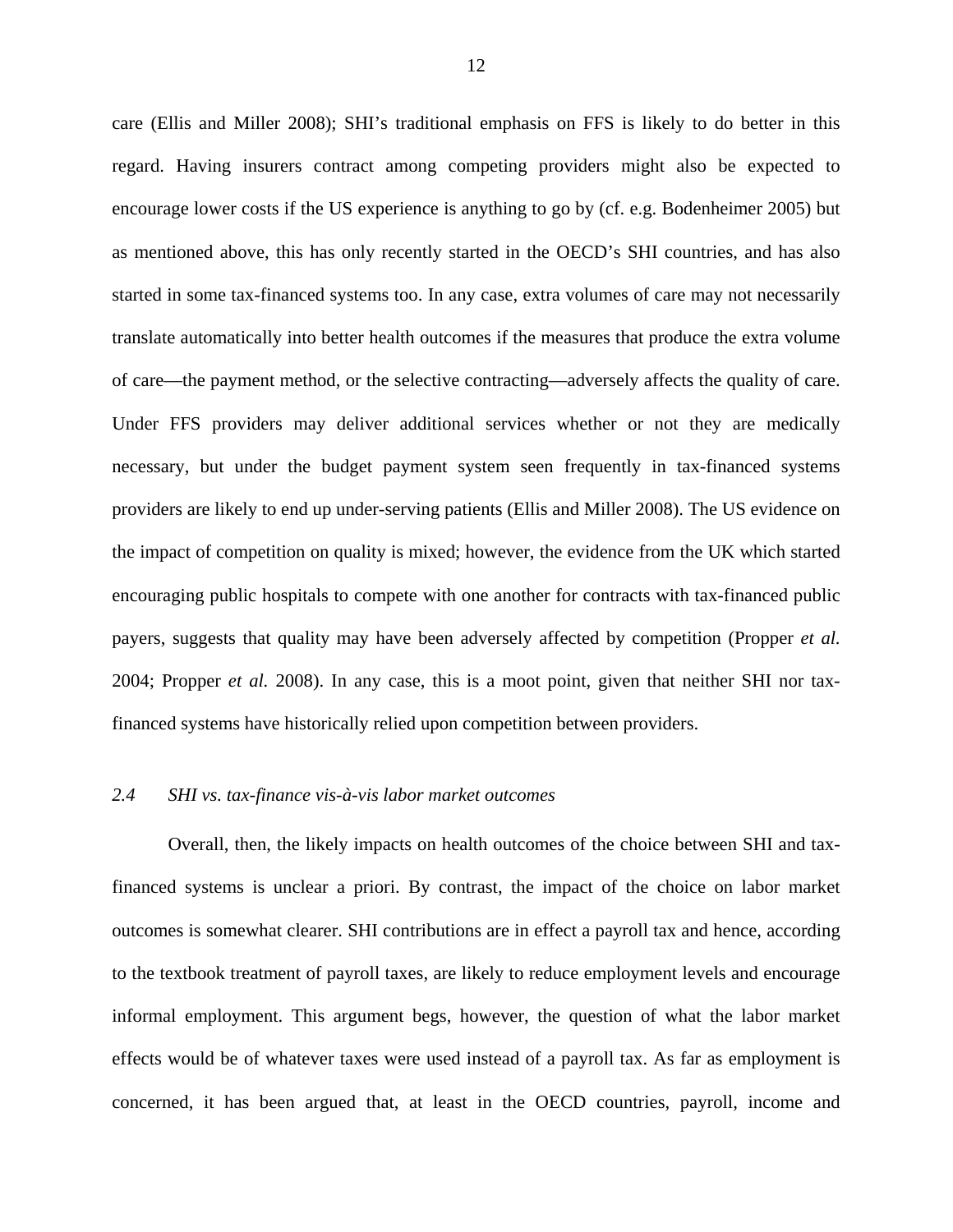consumption taxes all have broadly similar effects on employment (cf. Nickell 2004; Nickell *et al.* 2005).

On the other hand, SHI can provide a disincentive for people to join and stay in formal employment, while the same is not true of general revenue-financing (cf. e.g. Belev 2003; Baeza and Packard 2006; Datta 2006; Levy 2007). The incentive is likely to be especially large in the case where among informal sector workers SHI enrollment is voluntary (as in Germany) or is only weakly enforced (more likely to be the case in countries like Mexico and Turkey). In such a setting, people can rely on private insurance (in some countries they are required by law to have it if they do not join the SHI scheme), or they may opt for informal employment arrangements and resort to using the health ministry's public health care system, albeit facing higher out-ofpocket payments than they would have done under the SHI system and probably ending up with worse quality care. These incentives become even more of an issue if being in formal employment means being drawn into the tax system and having to contribute to a pension scheme that because of limited life expectancy may only pay out for a few years if any.

#### <span id="page-14-0"></span>**3. Methods**

The methods used are the same as those used by WMS (2008a; 2008b) to which the reader is referred for more detail. Let  $y_{it}$  be the outcome of interest in country *i* at time *t*,  $SHI_{it}$  be a dummy variable taking on a value of 1 if country *i* has a SHI health financing system at time *t*, and  $X_{it}$  be a vector of covariates thought to potentially influence both outcomes and the SHI adoption decision. The basic model takes the form:

<span id="page-14-1"></span>
$$
(1) \t y_{it} = X_{it}\gamma + \delta S H I_{it} + e_{it},
$$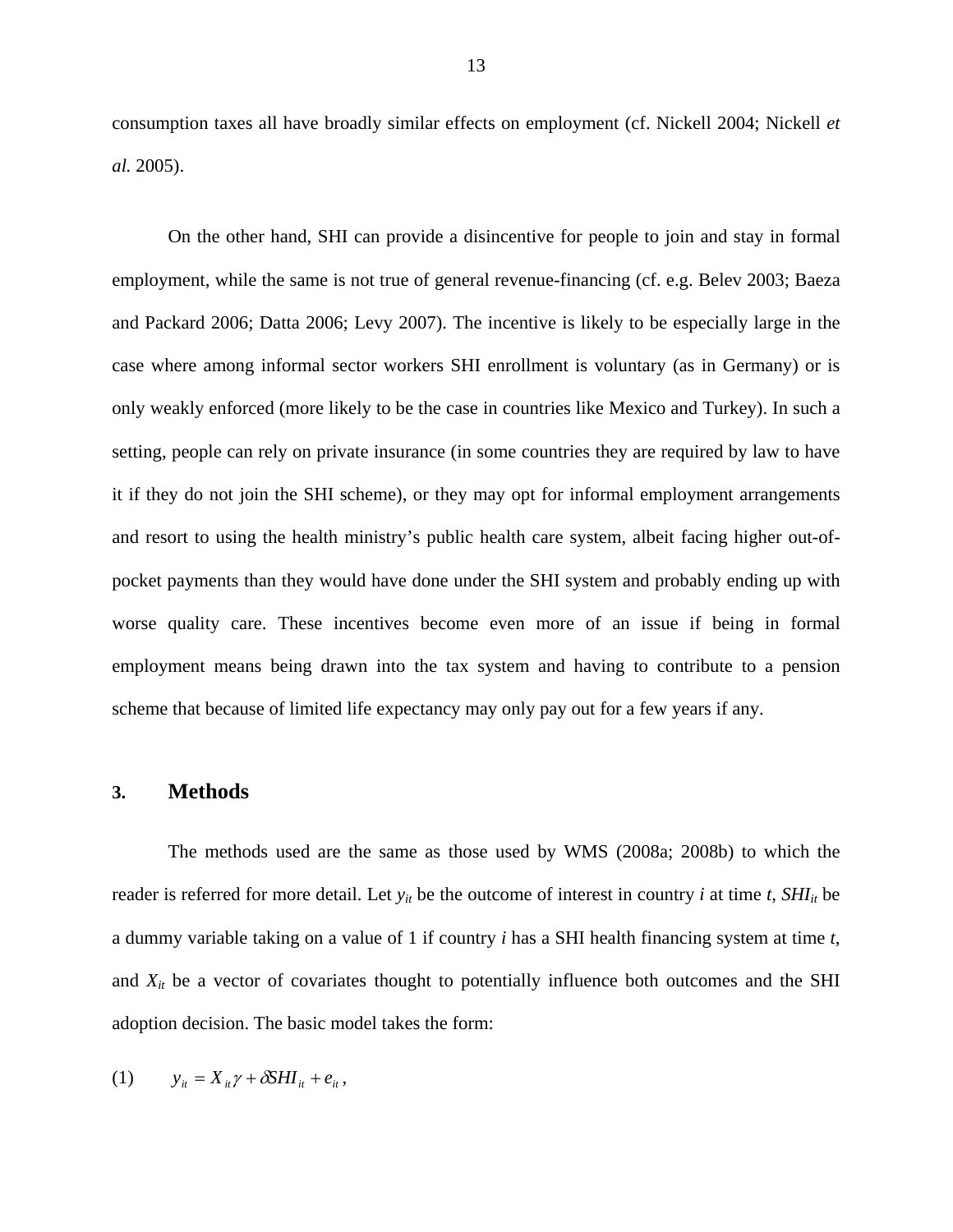<span id="page-15-1"></span>where the  $e_{it}$  capture unobservable variables and statistical noise. The interest is in the coefficient  $\delta$  which gives the impact of SHI on  $y_{it}$ . If  $SHI_{it}$  and  $e_{it}$  are correlated (i.e. SHI status is endogenous), estimation of eqn [\(1\)](#page-14-1) by pooled OLS would result in a biased estimate of  $\delta$ . It could be that countries with unobserved characteristics that led to higher-than-expected levels of, say, self-employment may deliberately choose not to adopt SHI because of the difficulty of having a contribution-based financing system with large numbers of self-employed. Or it might be that certain changes or events occurred broadly around the same time that SHI was introduced; if we do not capture these in our model but instead implicitly include them in  $e_{it}$ , and if they affect the outcomes of interest, our estimate of  $\delta$  will be biased.

#### *3.1 Difference-in-differences models*

The simplest way to allow for such a correlation is to let:

<span id="page-15-0"></span>
$$
(2) \qquad e_{it} = \alpha_i + \theta_t + \varepsilon_{it} \,,
$$

 $\overline{a}$ 

where  $\theta_t$  is a period-specific intercept,  $\alpha_i$  is a country-specific effect which captures timeinvariant unobservables that are potentially correlated with SHI status, and  $\varepsilon_{it}$  is an idiosyncratic error term (iid over *i* and *t*). Substituting eqn [\(2\)](#page-15-0) in eqn [\(1](#page-14-1)), and taking first-differences, gives:

<span id="page-15-2"></span>(3) 
$$
\Delta y_{it} = \Delta X_{it} \gamma + \delta \Delta S H I_{it} + \xi_t + \Delta \varepsilon_{it}.
$$

In the special case where the  $X_{it}$  are omitted, eqn [\(3\)](#page-15-2) is the standard difference-in-differences (DID) estimator (cf. e.g. Wooldridge 2002 p.284).<sup>[7](#page-15-1)</sup>

Eqn [\(3\)](#page-15-2) assumes a parallel or common trend: the  $\theta_t$  do not depend on the value of *SHI*<sub>it</sub>, and therefore the health systems that switch from tax-finance to SHI or vice versa and those that

<sup>7</sup> Standard errors need to be adjusted for clustering at the country level to allow for serial correlation (cf. Bertrand *et al.* 2004; Cameron and Trivedi 2005 p.705).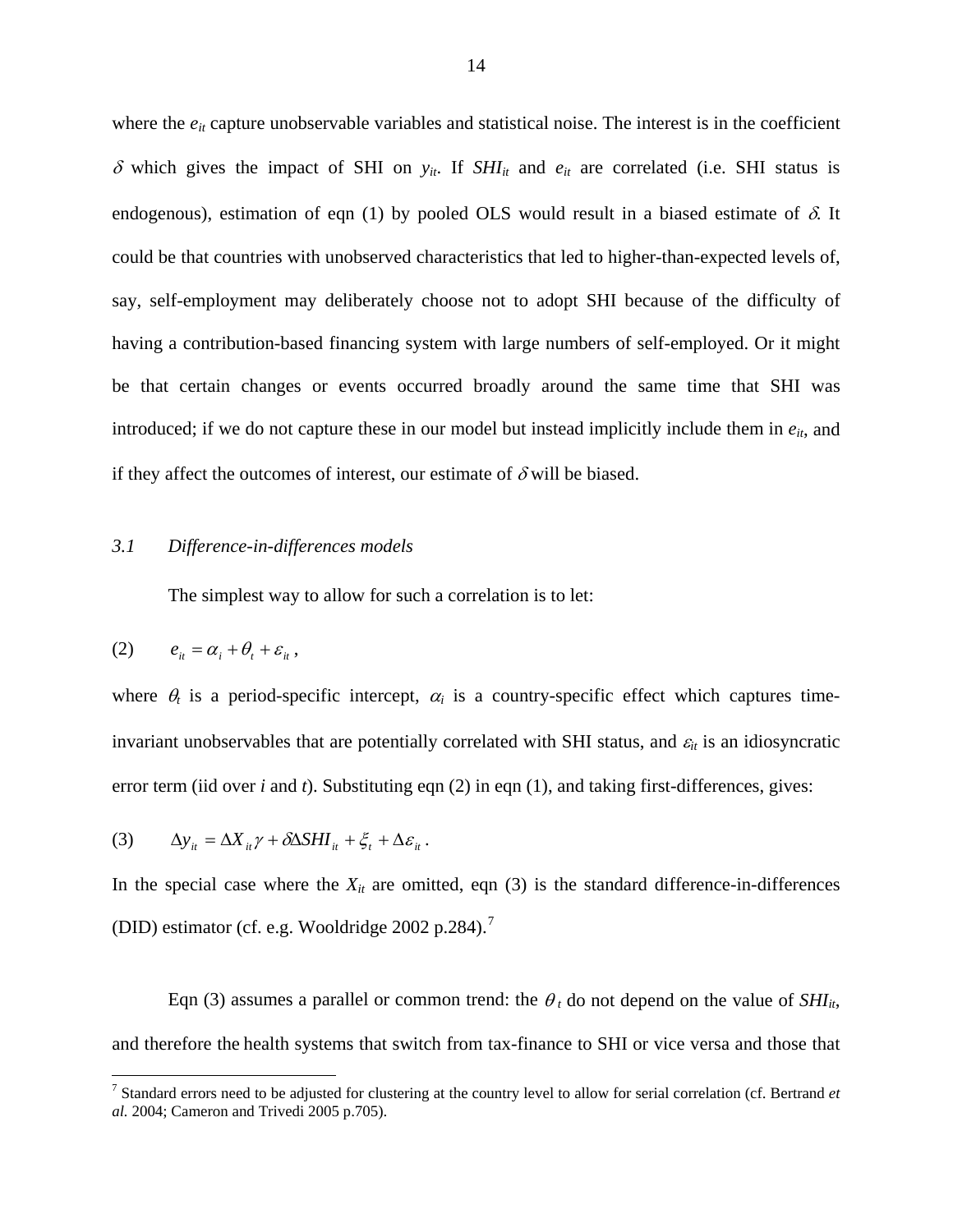<span id="page-16-1"></span>do not switch exhibit the same trend. A model that allows this parallel trend assumption (PTA) to be relaxed is the 'random trend' (RT) model (cf. e.g. Wooldridge 2002 p.316). Eqn [\(2](#page-15-0)) is replaced by the assumption

<span id="page-16-0"></span>
$$
(4) \qquad e_{it} = \alpha_i + \theta_t + k_i t + \varepsilon_{it}.
$$

This allows for the possibility that different countries have different trends, as reflected in different values of  $k_i$ . Substituting eqn [\(4\)](#page-16-0) in eqn [\(1\)](#page-14-1), and taking first differences, gives:

<span id="page-16-2"></span>(5) 
$$
\Delta y_{it} = \Delta X_{it} \gamma + \delta \Delta S H I_{it} + \xi_t + k_i + \Delta \varepsilon_{it},
$$

which can be estimated using a fixed effects estimator. If the  $k_i$  are jointly insignificant, eqn [\(5\)](#page-16-2) collapses to eqn [\(3](#page-15-2)), which would provide some evidence in support of the PTA. Yet even if the  $k_i$  were jointly significant, the PTA would still be a reasonable assumption if the  $k_i$  are uncorrelated with *SHI<sub>it</sub>*; this can be tested via a generalized Hausman test (cf. Wooldridge 2002  $p.290$ ).<sup>[8](#page-16-1)</sup>

The RT model, while less restrictive than the DID estimator, assumes the trend in unobservables is linear, and that the trend is specific to the country and is not modified by a switch from tax-finance to SHI or vice versa. Another model that allows the PTA to be relaxed is the 'differential trend' (DT) model of Bell et al. (1999). They assume:

(6) 
$$
e_{it} = \begin{cases} \alpha_i + k_s m_t + \varepsilon_{it} & \text{if } \mathcal{S} H I_{it} = 1 \\ \alpha_i + k_n m_t + \varepsilon_{it} & \text{if } \mathcal{S} H I_{it} = 0 \end{cases}
$$

 $\overline{a}$ 

<sup>&</sup>lt;sup>8</sup> This can be implemented by estimating an augmented version of eqn  $(5)$  using a random effects estimator—adding the within-country panel means of the original covariates which vary over *i* and *t* as regressors, and testing the null hypothesis of insignificance of the additional SHI term (with cluster-robust standard errors). Non-rejection of this hypothesis would suggest that the  $k_i$  are uncorrelated with  $SHI_{it}$ .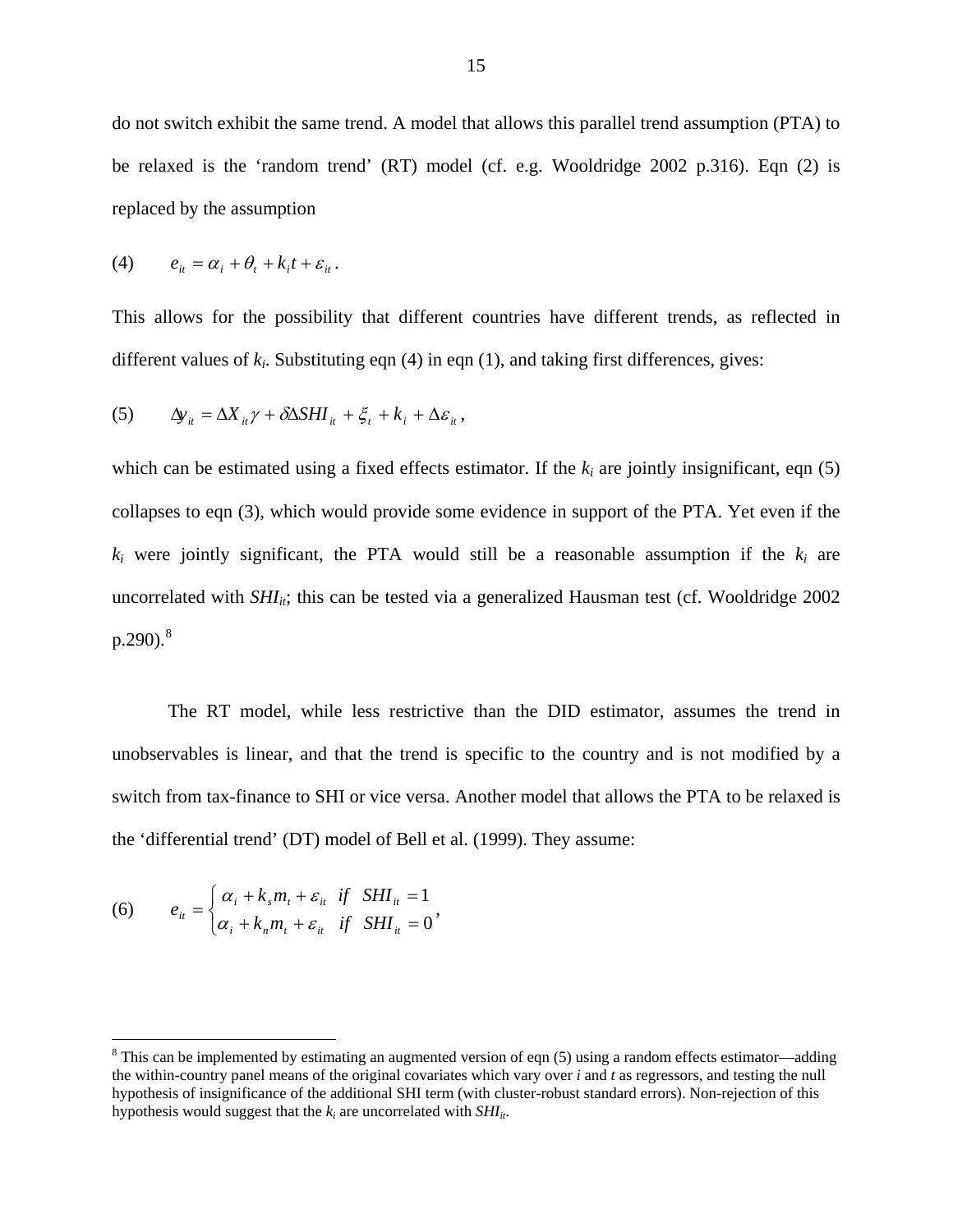where  $m_t$  is an unobserved trend, the influence of which on  $y_{it}$  is allowed to differ between SHI and non-SHI systems. Incorporating this assumption into eqn [\(1\)](#page-14-1), and taking first differences, gives:

<span id="page-17-0"></span>(7) 
$$
\Delta y_{it} = \Delta X_{it} \gamma + \delta \Delta S H I_{it} + k_n \Delta m_t + (k_s - k_n) \Delta (m_t S H I_{it}) + \Delta \varepsilon_{it}.
$$

To estimate eqn [\(7](#page-17-0)), the  $\Delta m_t$  are replaced by first differences of year dummies and the  $\Delta (m_t S H I_{it})$ are replaced by first differences of interactions between year dummies and the SHI status dummy. The estimating equation is thus:

<span id="page-17-1"></span>(8) 
$$
\Delta y_{it} = \Delta X_{it} \gamma + \delta \Delta S H I_{it} + \sum_{\tau=2}^{T} \beta_{\tau} \Delta Y E A R_{\tau} + \sum_{\tau=2}^{T} \varphi_{\tau} \Delta (Y E A R_{\tau} S H I_{it}) + \Delta \varepsilon_{it},
$$

which can be estimated by pooled OLS. In this model the impact of SHI varies over time, but one can estimate the average impact of SHI over time:

(9) *MEAN SHI IMPACT* = 
$$
\hat{\delta}
$$
 +  $\sum_{\tau=2}^{T} \hat{\varphi}_{\tau} / T - 1$ .

The PTA assumption in this model implies  $k_s = k_n$ . This can be tested indirectly by testing the nonlinear restriction:

<span id="page-17-2"></span>(10) 
$$
\frac{\sum_{t} m_{t}(k_{s} - k_{n})}{\sum_{t} m_{t} k_{n}} = \frac{(k_{s} - k_{n})\sum_{t} m_{t}}{k_{n} \sum_{t} m_{t}} = \frac{\sum_{\tau=2}^{T} \varphi_{\tau}}{\sum_{\tau=2}^{T} \beta_{\tau}} = 0.
$$

#### *3.2 Testing for and dealing with reverse causality*

Although the DID, RT and DT models all allow for some correlation between SHI and the original error term  $e_{it}$ , they entail specific assumptions that may not adequately capture the endogeneity of SHI. Like WMS, the analysis below uses the test of reverse causality proposed by Gruber and Hanratty (1995). In each of the three models, a lead dummy variable is included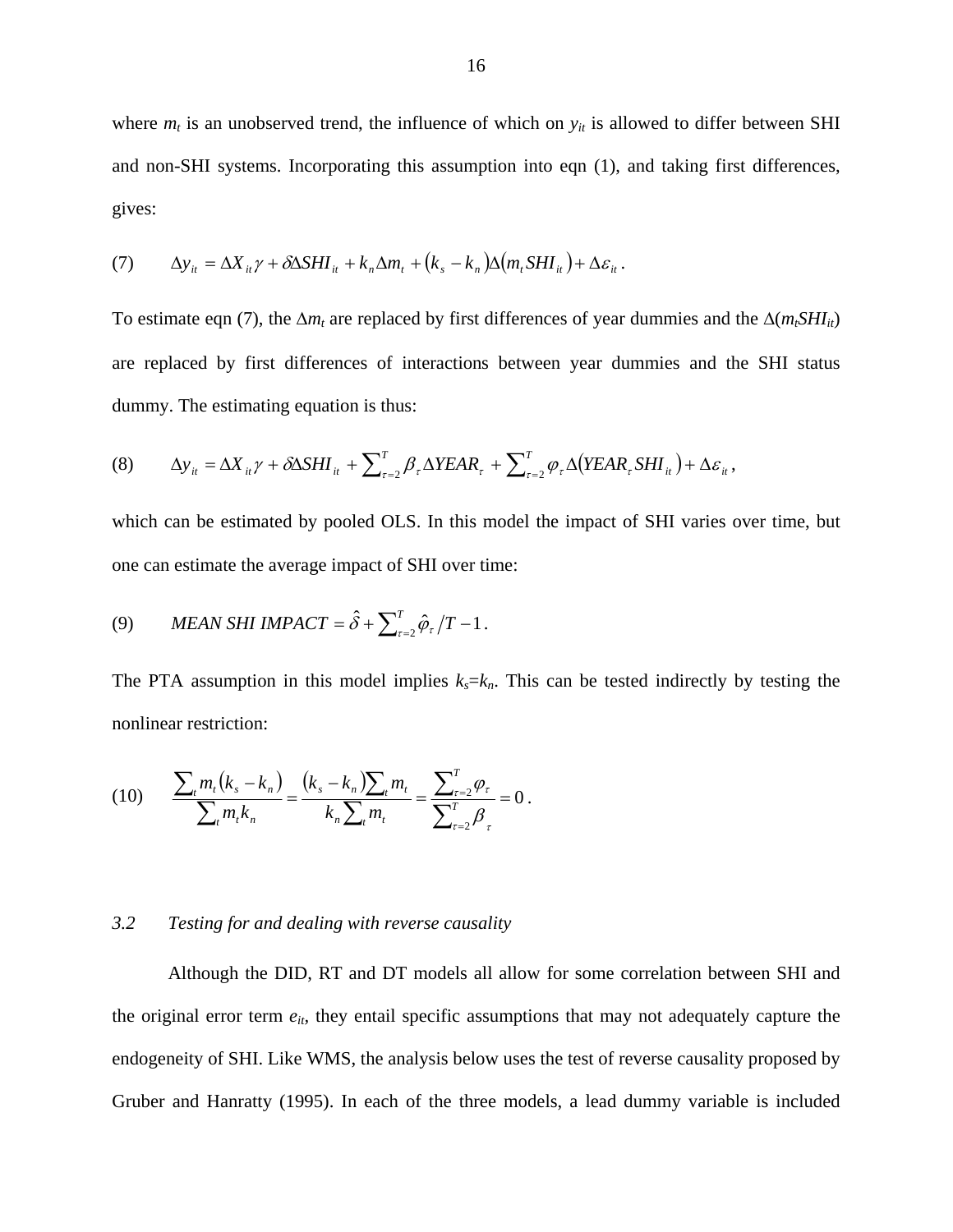<span id="page-18-0"></span>indicating whether SHI will be adopted the following year. If causality goes from SHI to the outcome variable, the coefficient on the lead dummy will be zero. A nonzero coefficient would point towards causality running the other way or some other type of endogeneity that cannot be captured by the model in question.

For outcomes where none of the three models above is able to address the endogeneity of *SHI<sub>it</sub>*, estimation is undertaken using instrumental variables (IV), using lags of the potentially endogenous SHI variable as instruments, as well as "traditional" instruments. If these instruments are valid (i.e. exogenous and strong in the sense of being highly correlated with the instrumented SHI dummy—assumptions which can be tested), they should control for any kind of endogeneity in eqn [\(1\)](#page-14-1), including that arising from country-specific effects and trends. Eqn [\(1\)](#page-14-1) can thus be consistently estimated by two-stage least squares (IV-2SLS) or using the more efficient two-step generalized method-of-moments (IV-GMM) estimator (cf. e.g. Cameron and Trivedi 2005).

The first lag of the SHI dummy  $(SHI_{i,t-1})$  is used as an instrument<sup>[9](#page-18-0)</sup>, along with two other time-invariant variables: a dummy indicating whether the country was a World War II Axis member (Germany, Italy and Japan) or occupied by one or more of the Axis power<sup>[10](#page-18-0)</sup>; and a dummy indicating whether the country is an English-speaking country. Many SHI countries had a fledgling SHI system in place prior to World War II, but Germany was quick to mould the health systems of the countries it occupied to conform to the Bismarkian SHI model, and many

 $\overline{a}$ 

<sup>&</sup>lt;sup>9</sup> Although under weak exogeneity one could theoretically use more lags of the SHI variable as instruments, only the first lag is included due to the lack of variation over time in our SHI dummy (transitions between tax-funded health and SHI systems occur only once, if at all, in our sample), leading to the redundancy of additional lags and loss of degrees of freedom for overidentifying restrictions tests.

<sup>&</sup>lt;sup>10</sup> Countries with a value of 1 for the Axis dummy are: Austria, Belgium, Czech Republic, Slovak Republic, Denmark, Finland, France, Germany, Greece, Hungary, Italy, Japan, Korea, Luxembourg, Netherlands, Norway, Poland.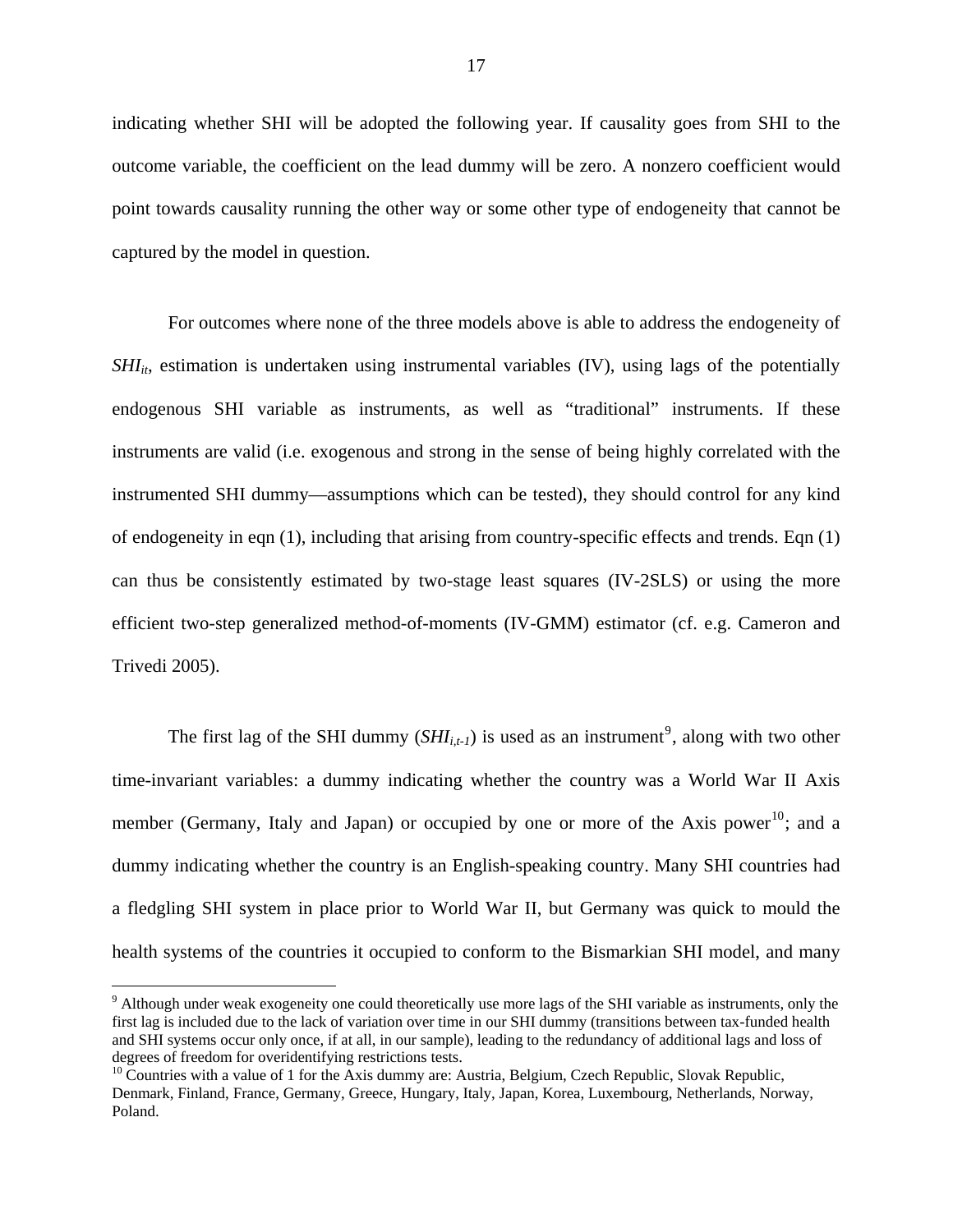<span id="page-19-1"></span>countries left the system largely intact after 1945. Japan occupied Korea between 1910 and 1945, and while it was not until the early 1960s that SHI began to take off in Korea, the influence of Japan's system is much in evidence (Anderson 1989; Bong-Min 1996). By contrast, political leaders in the English-speaking countries pushed for tax-finance early after World War II, though universal tax-financed health care did not immediately become a reality except in the UK where it was adopted in 1948. The relevance of the three instruments is assessed through LM and Wald versions of under-identification and weak identification tests based on the *rk* statistic recently proposed by Kleibergen and Paap (2006) which account for non-iid structures of the error terms in the estimated equations. Cluster-robust versions of Hansen's *J*-statistic tests are used to check the exogeneity of the instruments in the estimated models.

#### <span id="page-19-0"></span>**4. Data**

<u>.</u>

The empirical analysis uses a SHI indicator constructed from various sources, and annual data from OECD Health Data for the period 1960-2003.<sup>[11](#page-19-1)</sup>

#### *4.1 Social health insurance status*

*SHI<sub>it</sub>* is defined as taking a value of one if in country *i* at time *t* if the cell in [Figure 1](#page-31-0) is shaded gray. The SHI status dummy is equal to 1 in about half (716 observations) of the 1,363 country-year combinations for which there are non-missing values of the indicator.

For the most part, the classifications in [Figure 1](#page-31-0) are innocuous. However, there are some ambiguities worth mentioning. In group (i), there are several ambiguities. Germany was two countries from 1945-89, and operated two different health systems; no allowance is made for this

 $11$  The GDP deflator was taken from the World Bank's World Development Indicators database.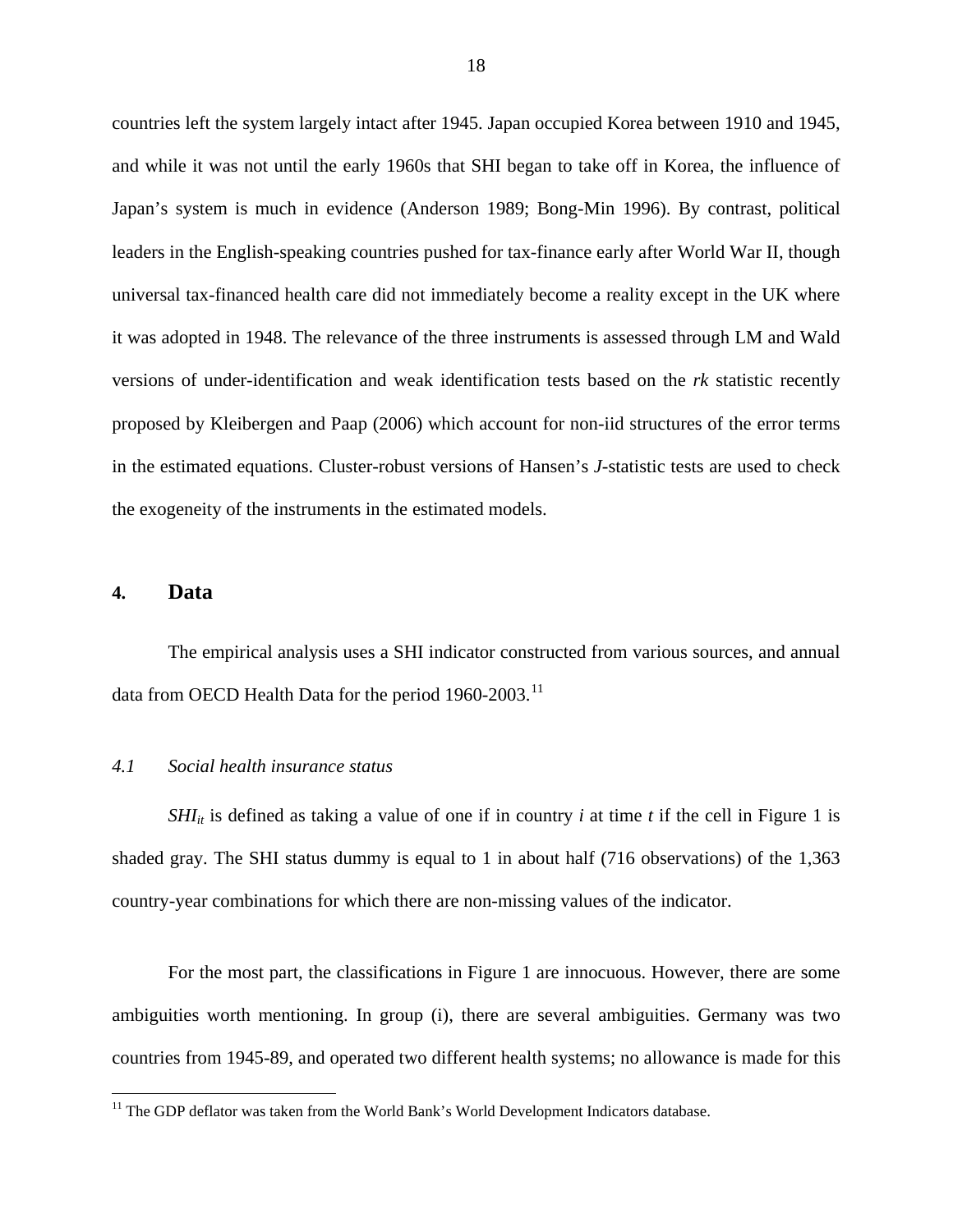fact. Strictly, Korea began SHI only in 1963, but it was a largely out-of-pocket system before then, and coding it a tax-financed system before 1963 would likely be a bigger error. Mexico and Turkey began setting up a SHI system in the 1940s, but universal coverage has yet to be achieved in either country; nonetheless, both countries manifestly aspire to be fully-fledged SHI systems. In group (ii), there are no coding ambiguities. Nor are there any in group (iii)—all are countries that had a fledgling SHI system in place but abandoned it in favor of universal taxfinanced health care. In group (iv), the only ambiguity is Poland, which reverted to SHI, having had a fledgling SHI system before World War II, but levies a dedicated income tax on everyone to finance it rather than an earnings-related payroll tax on formal sector workers. The results presented below are based on Poland being coded a SHI country from 1998 onwards; the results are similar if Poland is coded a tax-financed country throughout the period.

#### *4.2 Outcome variables*

The dependent variables include total health expenditure (THE) per capita, potential years of life lost (PYLL) for nine 'amenable' causes of death, employment as a share of the population of working age, and the share of people employed who are paid a salary or a wage.

THE per capita is converted at purchasing power parities (PPP) and expressed in real terms using the country's GDP deflator. PYLL indicate the number of years of life (up to the age of 70) that are lost as the result of a death. They are calculated by summing up deaths occurring at each age and multiplying this by the number of remaining years to live up to the selected age limit of 70. To improve comparability over time and across countries, the OECD Health Data PYLL calculations are age-standardized to a reference population. The nine 'amenable' causes selected for the analysis below are the nine causes that appear both in the OECD Health Data and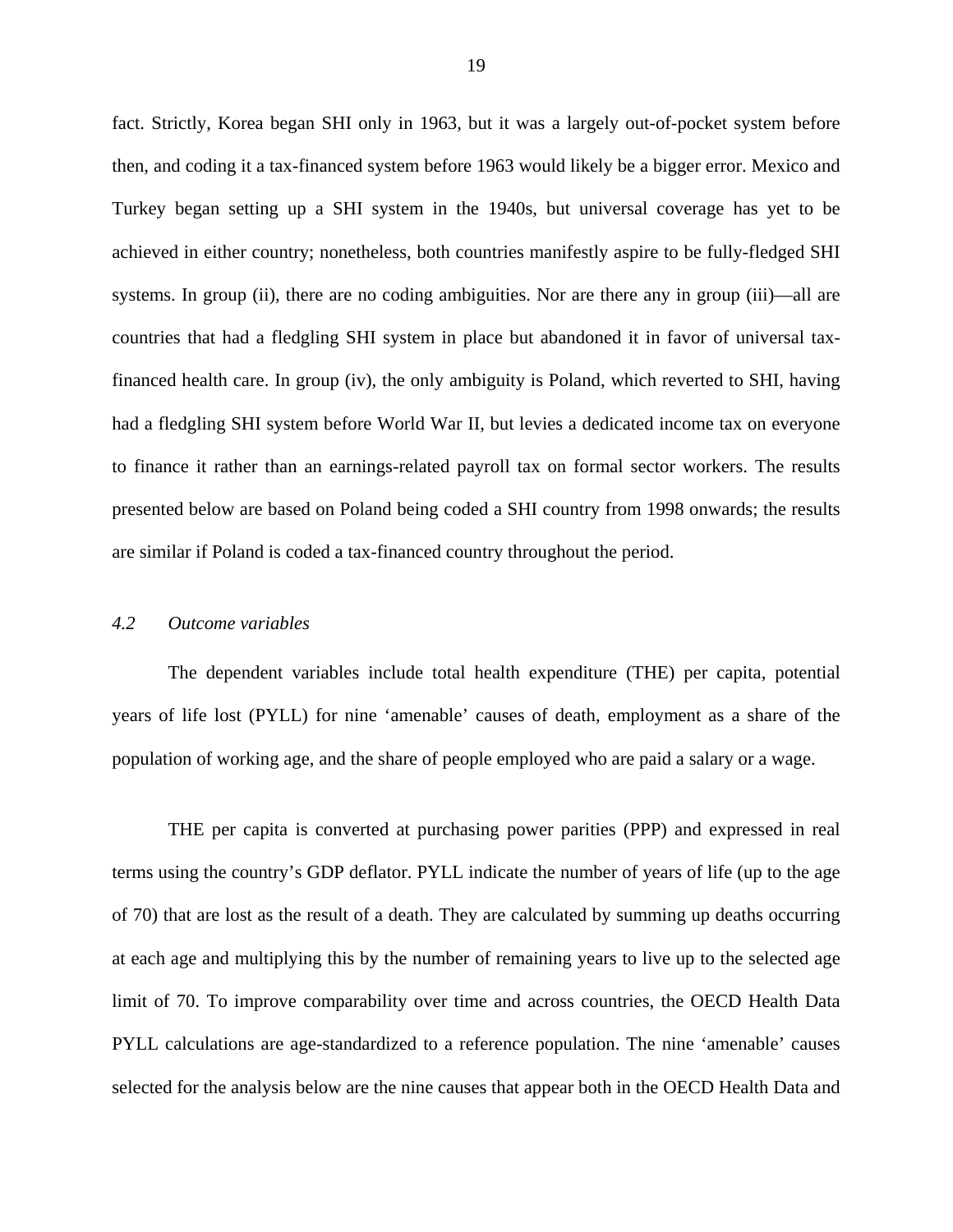<span id="page-21-0"></span>Nolte and McKee's (2008) list of amenable causes. These are: malignant neoplasms of the colon and rectum (ICD10 C18-21); malignant neoplasm of the breast (females only) (C50); malignant neoplasm of the cervix uteri (females only) (C53); diabetes (E10-4); ischemic heart disease (ICD10-I20-5); cerebrovascular disease (I60-9); influenza and pneumonia (J10-28); maternal death (O00-99); and perinatal deaths other than stillbirths (P00-96).<sup>[12](#page-21-0)</sup>

Employment includes formal-sector workers (employees paid a wage or salary) as well as the self-employed. The variable is defined as employment as a percentage of the population aged 15-65. The formal-sector employment variable is defined as the number of people with a salaried or waged job, expressed as a fraction of the number of people in employment.

Descriptive statistics are shown in [Table 2.](#page-33-0) Health spending per capita is higher in SHI country-year combinations than in tax-financed country-year combinations. SHI country-year combinations have higher PYLL for six of the nine amenable causes of death, and have lower rates of formal sector employment and employment. These are, of course, simple bivariate comparisons, and tell us nothing about the causal effect of SHI on these outcomes.

#### *4.3 Covariates in the estimating equation*

 $\overline{a}$ 

As in WMS (2008b), the only covariate included is GDP per capita. There is some evidence that in central and eastern Europe and central Asia SHI schemes emerged first in countries with higher initial (i.e. pre-transition) per capita income levels, whilst tax-based funding prevailed in countries with lower initial per capita income (Preker *et al.* 2002).

 $12$  Nolte and McKee (2008) argue that only half of ischemic heart disease deaths below the age of 74 are avoidable, and use an upper limit of 49 for diabetes. The OECD Health Data PYLL use an age limit of 70 for all ICD codes, so there is nothing that can be done about the latter. In both cases, we might expect that the choice of health system will matter less for these two causes of death than for other causes.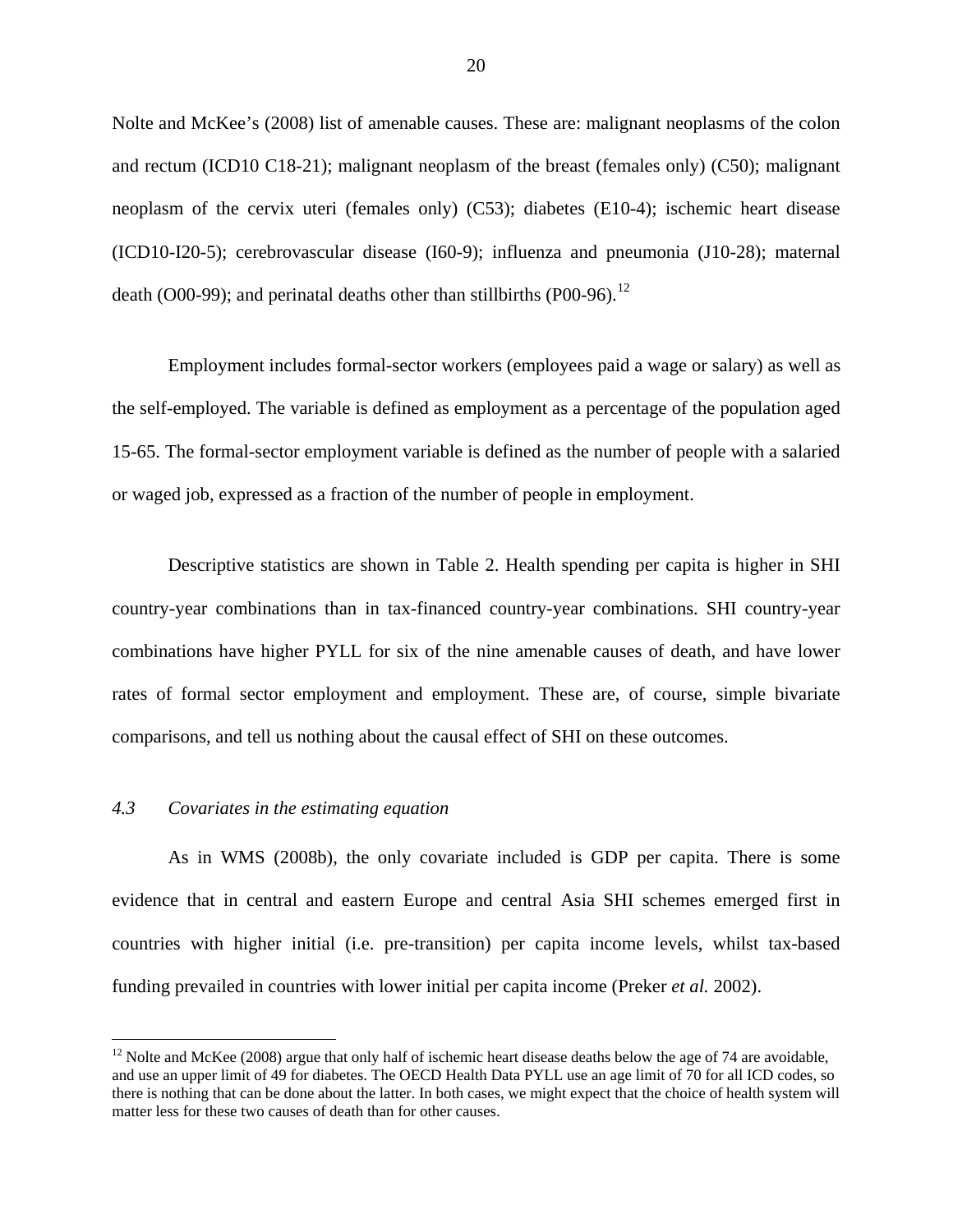The exclusion of other possible covariates means that the results will capture the overall effects of SHI, holding constant only per capita income. One could include, in addition to per capita income, variables capturing the fraction of the population covered by insurance, the provider payment mechanism in force, whether or not there is a GP gatekeeper, and so on. But these are all features of the health system that are associated with whether the system is SHI or tax-financed. If these were included, the coefficient on SHI would be interpreted as the effect of SHI *holding these other institutional features constant*. The specification used in the present study, by contrast, sheds light on the overall effects of SHI, without shedding light on the channels by which the choice between SHI and tax finance makes a difference, if indeed it does.

Of course, whether or not the coefficient on SHI can be so interpreted depends on the specification not excluding other factors that are associated with the adoption of SHI or tax finance and the outcomes of interest. Were eqn [\(1](#page-14-1)) to be estimated by ordinary least squares (OLS), the case for interpreting  $\delta$  as the impact of SHI would clearly be weak. But the use of the various generalizations of differences-in-differences and IV makes the case much stronger, especially as tests are reported that shed light on the validity of the assumptions underlying the various models. The results ought, therefore, to be consistent with a correlation between  $e_{it}$  and *SHI<sub>it</sub>* in eqn [\(1\)](#page-14-1) caused by omitted relevant variables being lumped into the error term.

#### <span id="page-22-0"></span>**5. Results**

This section presents first the results of the specification tests, and then the estimates of the impacts of SHI.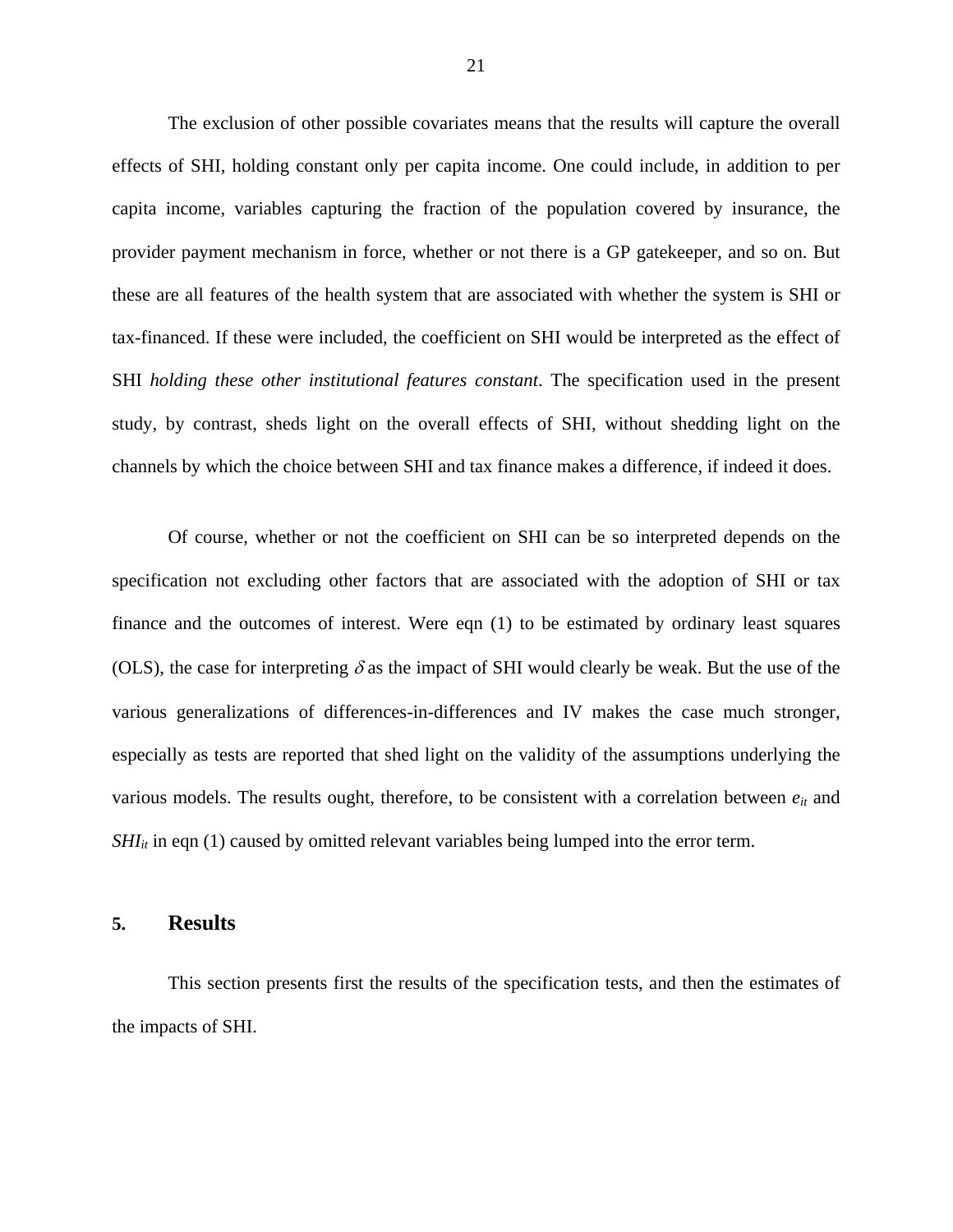#### *5.1 Specification tests*

[Table 3](#page-33-1) reports the results of the reverse causality tests. For the per capita health spending variable, and most PYLL variables, there is no evidence that the DID, random trend and differential trend models fail to account adequately for any correlation between  $e_{it}$  and  $SHI_{it}$  in eqn [\(1](#page-14-1)). The exceptions are the ischemic heart disease PYLL variable, where the coefficient on the lead value of  $SHI_{it}$  is significant at the 5% level in all three models, and cerebrovascular disease, where the coefficient on  $SHI_{it+1}$  is significant at the 10% level in the random trend model and almost so in the basic DID model. In the case of the formal sector share labor market outcome, there is evidence that the three generalized differences-in-differences models fails adequately to take into account the correlation between  $SHI_{it}$  and the error term in eqn (1). This is not an unexpected result, given that SHI hinges on formal-sector contributions; it is less easy to rationalize why there appears to be reverse causality in the cases of ischemic and cerebrovascular disease but not in the cases of other diseases.

[Table 4](#page-34-0) reports the results of the parallel-trend assumption (PTA) tests for the randomtrend and differential-trend models, i.e. eqns [\(5](#page-16-2)) and [\(8\)](#page-17-1). The only two relevant outcomes where the PTA is rejected are the influenza and pneumonia PYLL variable, and the pregnancy PYLL variable. In the former, the PTA is rejected (at the 10% level only) in favor of the random trend model but not in favor of the differential trend model, while in the case of the latter the PTA is rejected (at the 1% level) in favor of the differential trend model but not in favor of the random trend model.

[Table 6](#page-35-0) shows the relevant IV diagnostic test statistics for all the outcomes, though the interest lies with ischemic heart disease, cerebrovascular disease, and the formal-sector share of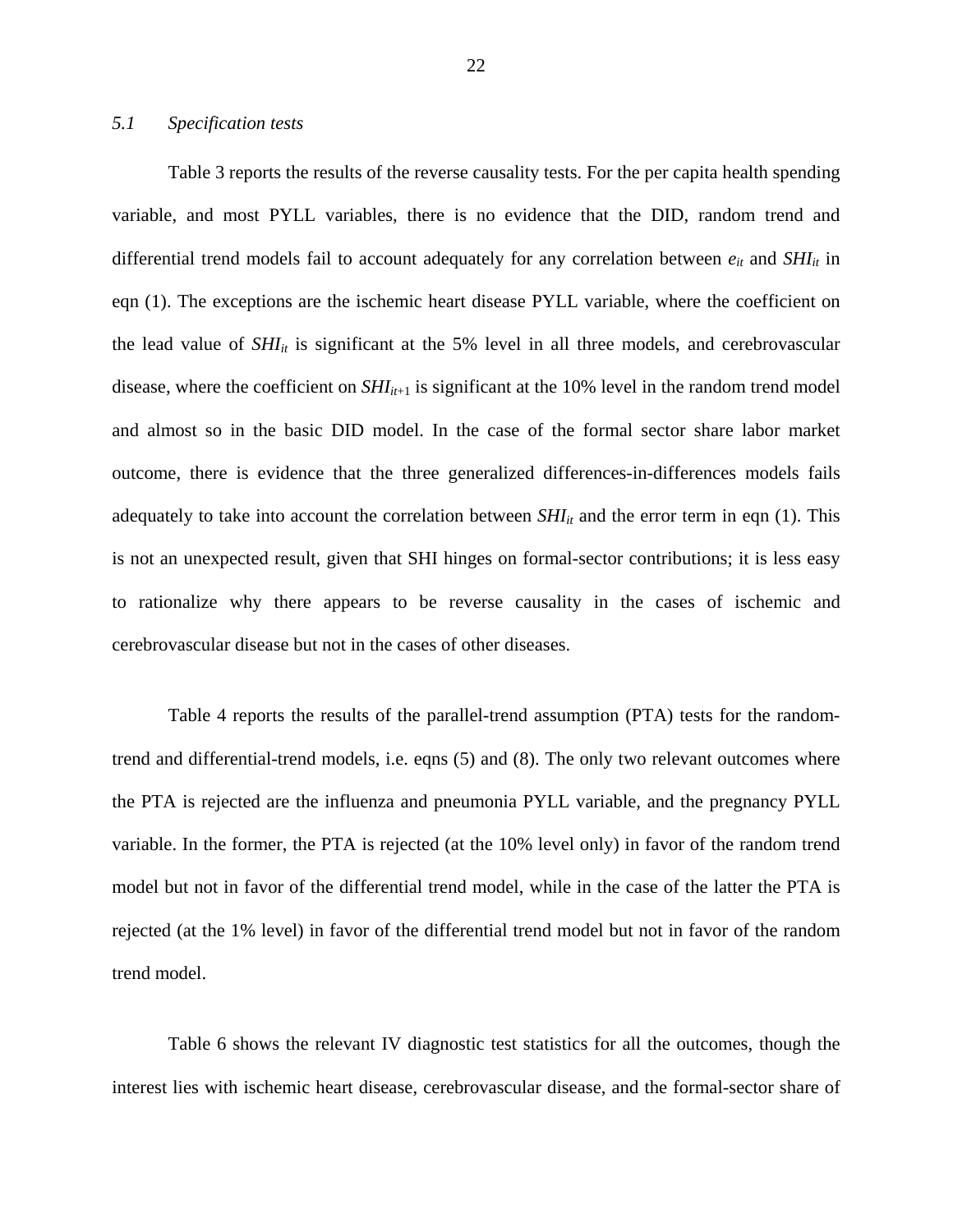<span id="page-24-0"></span>employment variables, for which IV is the preferred estimator. The three instruments are highly relevant for all outcomes, with high partial *F* statistics (not shown in [Table 6\)](#page-35-0). Kleibergen-Paap LM and Wald tests also strongly reject the null hypotheses of model under-identification and weak instruments respectively (Stock and Yogo 2002). The results of the Hansen tests for overidentifying restrictions, by contrast, are mixed. In the case of five outcomes, the null hypothesis of over-identification is rejected at the 10% level or lower, casting doubt on the validity of the instruments for these outcomes. In only one of these cases, however, is IV the indicated estimation strategy on the basis of the reverse causality tests, namely ischemic heart disease; for this variable, therefore, there are no reliable estimates of the impact of SHI. In the case of cerebrovascular disease, the over-identification restrictions are not rejected, but the rejection is not as decisive as one might like. By contrast, the Hansen test results suggest the overidentifying restrictions are valid in the case of both labor market outcomes, one of which failed the endogeneity test with all three DID models.

#### *5.2 Estimates of SHI impacts*

<u>.</u>

[Table 5](#page-34-1) reports the coefficient estimates (and associated p-value for the null hypothesis of a zero SHI impact) for the DID models and [Table 6](#page-35-0) the IV estimates.<sup>[13](#page-24-0)</sup>

In the case of health spending per capita, the simplest model consistent with the data is the basic DID model, i.e. eqn [\(3](#page-15-2)). This suggests that SHI raises total health spending per capita by 3.5%; the estimated impact is significant at the 1% level. The random trend model gives a similar result, as does the differential trend model, though the effect is not significant in the latter.

 $13$  The models are estimated using the natural logarithm of the dependent variable.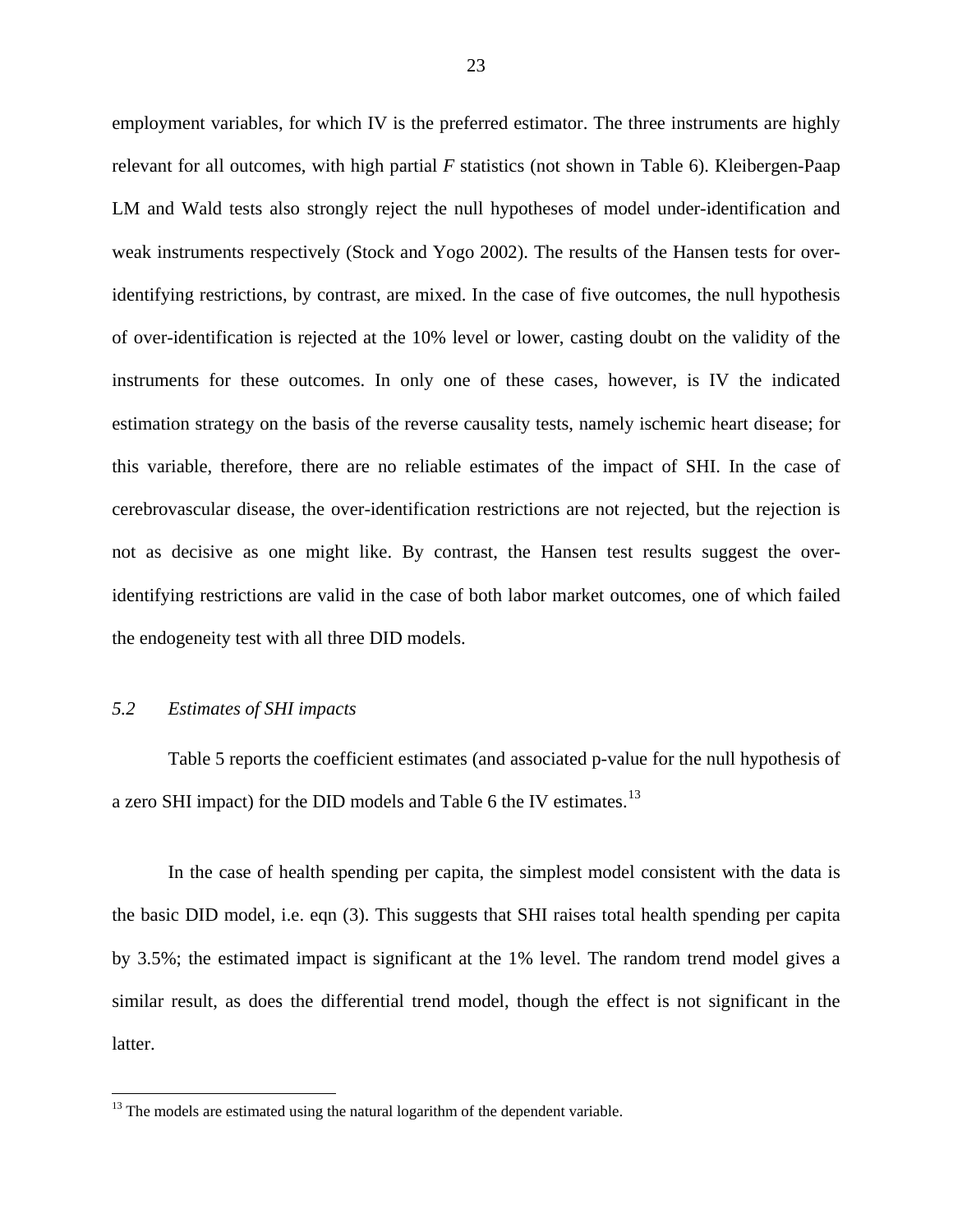Turning to the estimates of SHI on potential years of life lost from amenable mortality, the preferred model for colon cancer is also the basic DID model; there is no sign in this model (or any other) of SHI having a significant effect. The same is not true, however, of breast cancer, where the preferred model is again the DID model: this model and the random trend model suggest that SHI raises mortality by 5-6%, though in both models the effect is significant at the 10% level but not at the 5% level. No effect is found for either cervical cancer or diabetes; the DID model is the preferred model in both cases. In the case of ischemic heart disease, there is, as already mentioned, no set of estimates that passes the relevant diagnostic tests. In the case of cerebrovascular disease, the preferred estimates are the IV estimates. However, the hypothesis of invalid over-identification restrictions is not decisively rejected, and in any case the lead SHI dummy test of exogeneity is not decisively rejected. The fact that the DID and IV estimates in this case give rather different results is therefore a cause for concern: neither suggest a significant impact at the 5% level, but the estimates are of opposite sign, and the IV results point to a positive impact of SHI that is significant at the 10% level. This result should be probably interpreted with caution. In the case of influenza and pneumonia, there is some ambiguity about the validity of the PTA assumption; in the event, none of the estimates is anywhere near being significant. The differential trend model is the preferred model in the case of pregnancy, but the estimated impact of SHI is not significant. Finally, in the case of the perinatal causes PYLL variable, the basic DID model is the preferred model; once again, there is no evidence of any impact of SHI.

Turning to the labor market outcomes, the preferred model in the case of the variable capturing the formal sector share of employment is the IV model, which, in this case, passes all the diagnostic tests decisively. The estimates suggest that SHI reduces the formal sector share of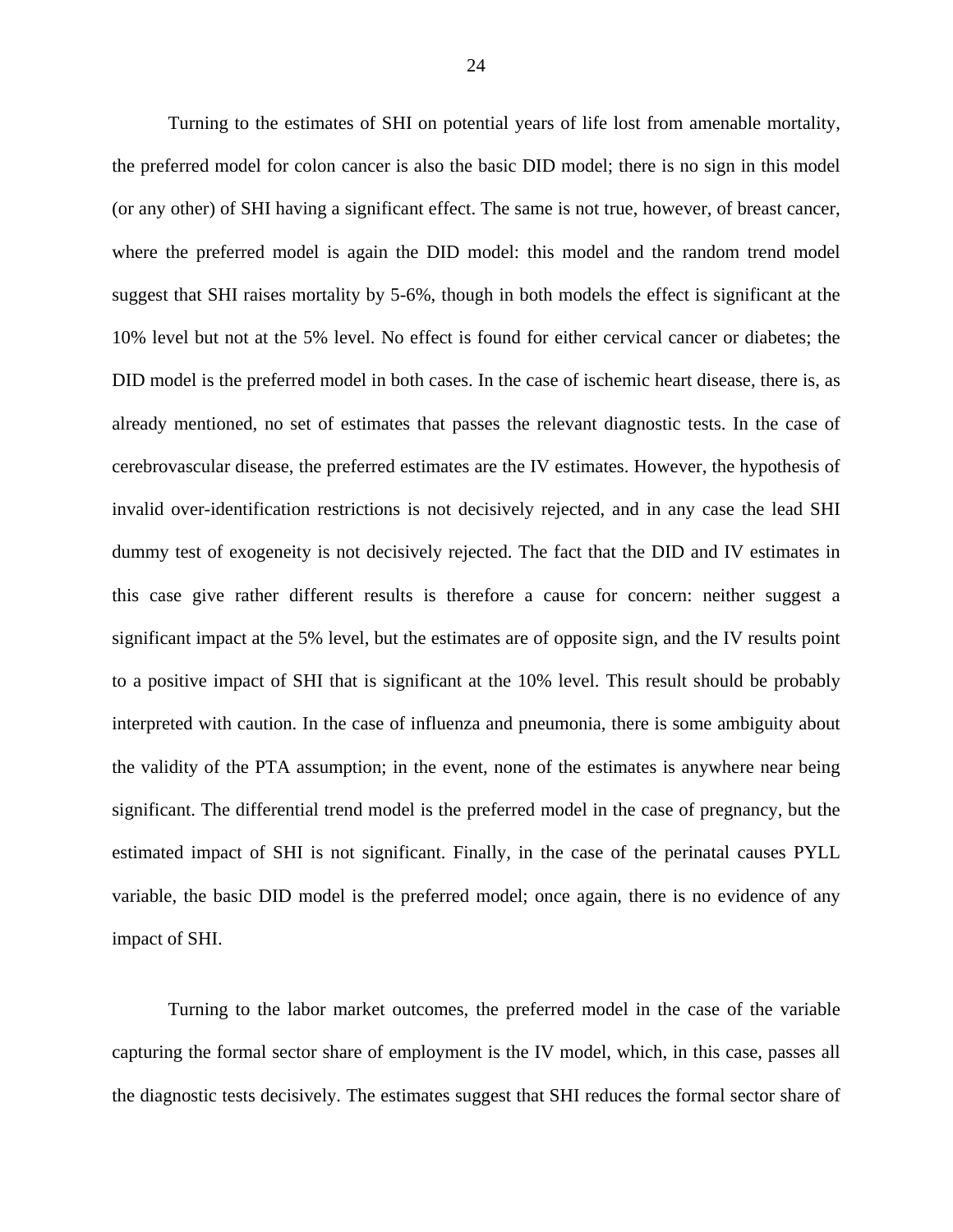employment by 8-10%; the estimated effects are significant at the 1% level. The results on the employment level are less clear-cut. The simplest model consistent with the data is the basic DID model which suggests a small and insignificant negative effect. However, the IV estimates pass the various diagnostic tests decisively, and therefore can be considered legitimate estimates: they suggest a significant negative effect of SHI on employment of the order of 5-6%, but only the GMM estimate is significant and even then only at the 10% level.

#### <span id="page-26-0"></span>**6. Summary and discussion**

The transitions between SHI and tax finance that have occurred in the OECD countries since 1960 provide an opportunity to assess the systemwide impacts of adopting SHI in preference to a tax-financed health system. While reforms during the 1990s and 2000s have left the distinction between the two models increasingly blurred, the two systems have—and for the most part continue to have—certain distinctive hallmarks. SHI systems provide coverage in exchange for earnings-related contributions levied largely on formal-sector workers; taxfinanced systems, by contrast, rely on general government tax (and nontax) revenues. Gaps in coverage are commonplace in SHI systems, and traditionally differences have existed in benefit packages and expenditures per enrollee. SHI systems rarely have a GP acting as a gatekeeper to second-level providers, while tax-financed systems almost always do; the latter traditionally have, as a result, put greater emphasis on primary care. OECD SHI systems mostly do not directly manage their own provider network, but instead contract with providers—often public and private sector ones; fee-for-service (FFS) has been the commonest payment method, though this is changing.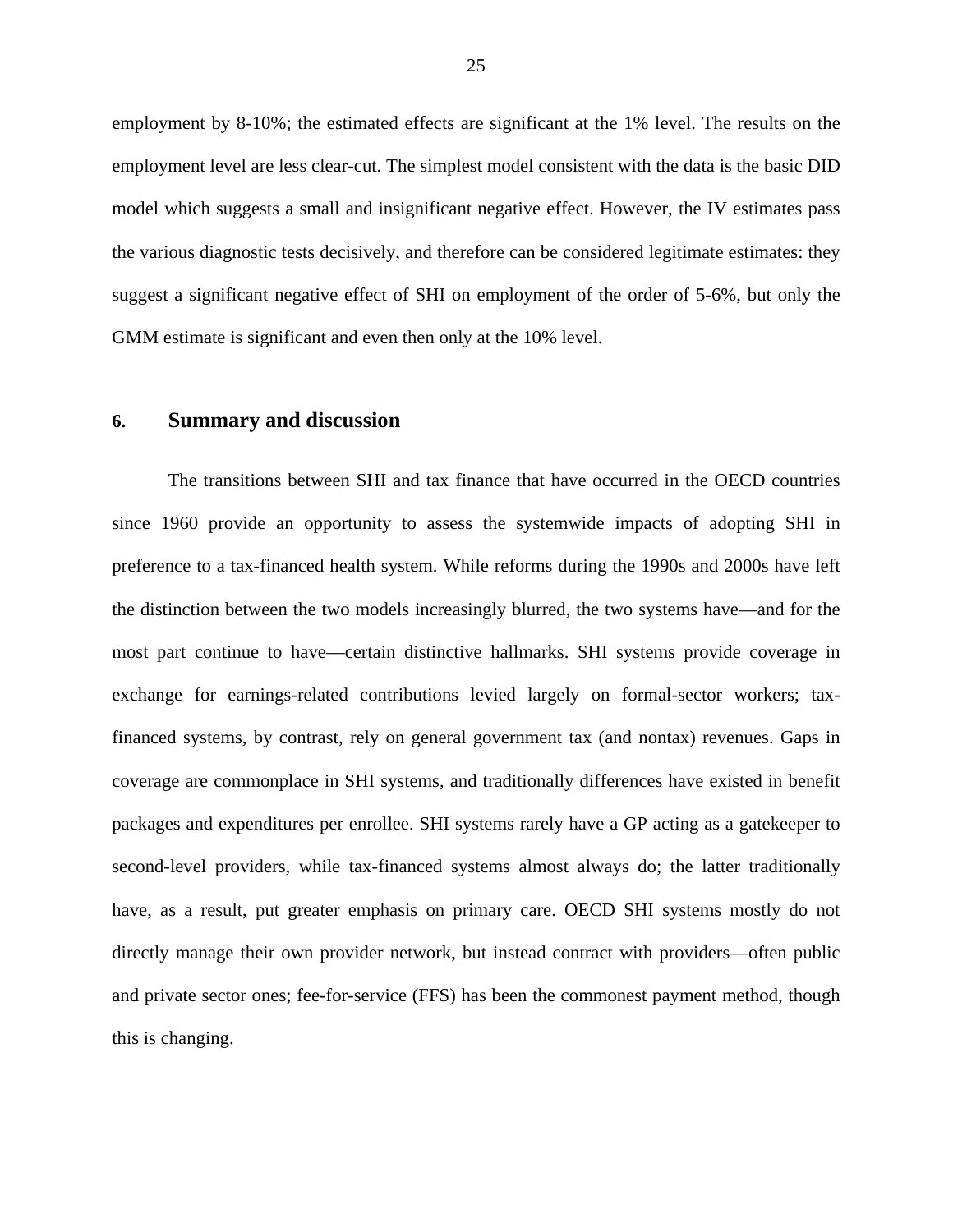The questions asked by this paper are whether, on balance, having a SHI system rather than a tax-financed system results in higher or lower health spending per capita, and whether having one system or the other (*not* holding health spending constant) results in better or worse outcomes with regard to amenable mortality, higher or lower levels of employment, and a higher or lower share of formal-sector workers in total employment. Econometric models are estimated on panel data from 29 OECD countries over the period 1960-2006. Particular attention is paid to the likelihood that whether a country has a SHI or tax-financed system in place at a particular moment in time may be correlated with excluded and potentially unobservable variables that also affect the outcomes of interest, i.e. SHI status may be endogenous. The models estimated include a generalized differences-in-differences model, a random trend model, and a differential trend model: the first assumes unobservables remain constant over time; the second allows them to change over time but linearly, albeit at a different rate in each country; the third allows them to grow nonlinearly, but at the same rate in all countries within a given health system group. The parallel trends assumption implicit in the first model is tested in the second two models. Where these assumptions fail adequately to capture the endogeneity of SHI status, as reflected in a significant coefficient on SHI status one year in the future, instrumental variables (IV) are used, and diagnostic tests are undertaken to assess the validity of the identifying restrictions.

The results are clear-cut on two questions: SHI raises per capita total health spending by 3-4%, and reduces the formal-sector share of employment by 8-10%. With regard to health outcomes, there is absolutely no evidence in the results that SHI systems achieve lower rates of amenable mortality. In fact, the evidence suggests that with regard to premature mortality from breast cancer among women, SHI systems perform worse, with 5-6% higher potential years of life lost (PYLL). The lack of positive health impacts in favor of SHI systems is despite their 3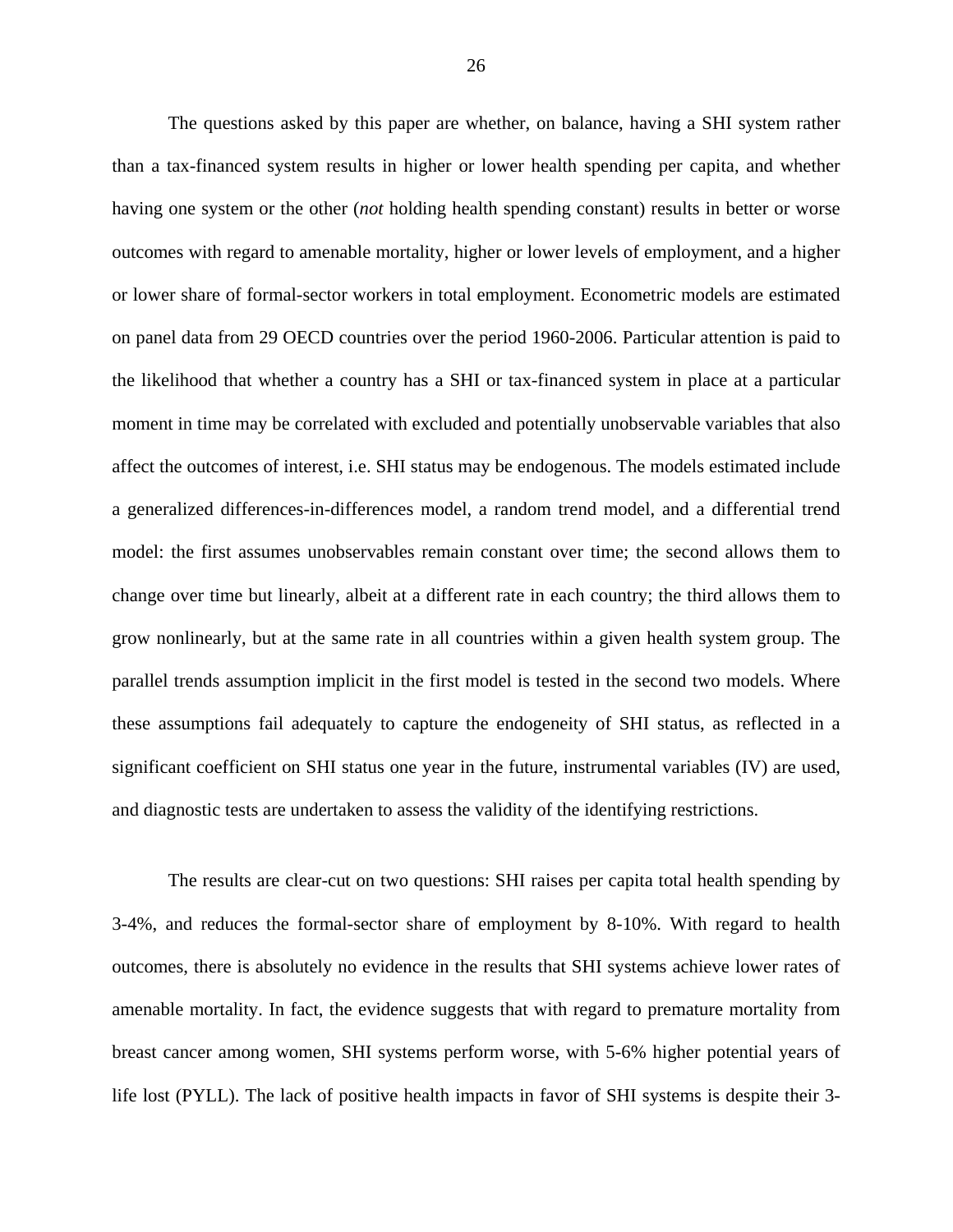4% higher health spending per capita. With regard to employment levels overall, the IV results are consistent with SHI reducing total employment as a share of the working-age population by 5-6%, though the differences-in-differences estimates which are also valid point to a smaller (and insignificant) impact.

The results are similar (though somewhat smaller in magnitude) to those of Wagstaff and Moreno-Serra (WMS) (2008a; 2008b) who employ similar methods to look at the impacts of SHI transitions among a group of 28 (mostly different) countries in central and eastern Europe and central Asia over the period 1990-2003. They too found that SHI raised health spending per capita (by 11% in their comparable model), increased self-employment (by 17%), and reduced total employment as a share of the working-age population (by 10%). WMS, however, found no significant impacts in either direction on health status indicators; it is worth noting, though, that many of their cause-specific mortality indicators are not ones that are considered amenable to medical care, and their indicators reflected deaths among all age groups not just those among age groups where mortality is considered amenable to medical care.

The findings in this paper (and in WMS) with regard to SHI increasing health spending are not new, but rather provide reassurance that the often-noted higher spending levels in SHI countries in a typical cross-section reflects causality and is not a spurious association. The finding in this paper and in WMS with regard to the size (in employment terms) of the formal sector is novel, but is consistent with speculation by previous authors. The results in the two papers suggest that policymakers should take seriously the suggestion (cf. e.g. Baeza and Packard 2006) that SHI may encourage informality in labor markets.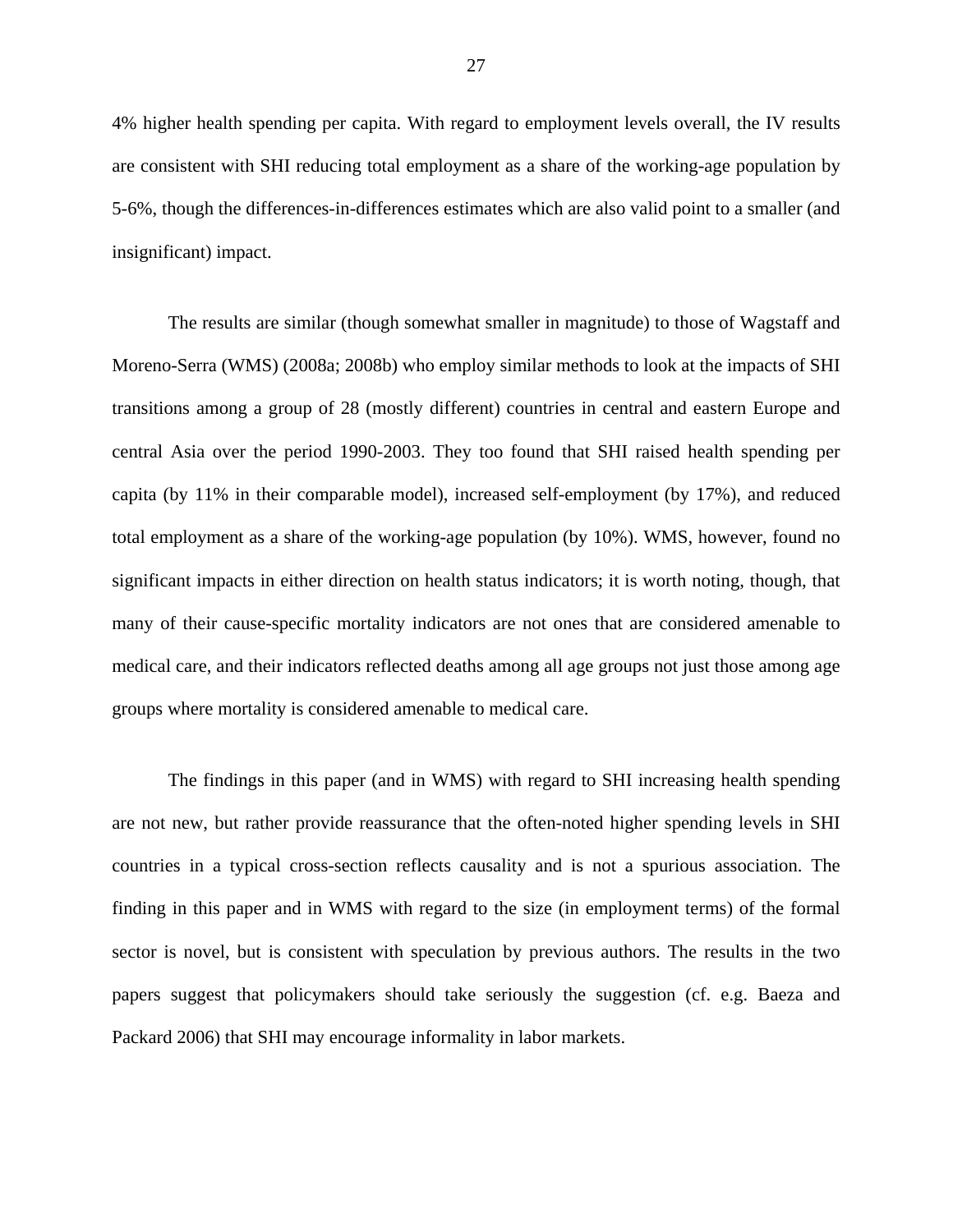<span id="page-29-0"></span>The results in this paper concerning the impacts of SHI on health outcomes suggest that the WMS conclusions (SHI countries spend more but do not achieve better health outcomes) need to be nuanced slightly. The estimates reported in this paper suggest that SHI systems may actually achieve *worse* outcomes with respect to at least one cause of premature death that is amenable to medical care, namely breast cancer. This finding is not implausible. Coleman et al. (2008) have noted that reducing mortality from breast cancer (and other cancers, including cancer of the colon) requires the efficient implementation of organized, population-based screening programs which can provide detection and diagnosis at an early stage of disease (p.4), while Allin et al. (2004) concluded that "countries with SHI models of funding have less comprehensive national public health activities than those with tax-funded systems" (p.18). This, they note, reflects a different historical focus, with SHI systems focusing on individual members of insurance schemes and tax-financed systems focusing more broadly on the entire population. As a result, public health programs—including screening—tend in tax-financed systems to be part of a population-wide integrated program, while in SHI countries they are often a set of disjointed activities undertaken by several often poorly coordinated health system "actors".<sup>[14](#page-29-0)</sup> The finding that SHI systems perform worse on rates of amenable mortality where strong population-based public health programs are required is consistent with the Arbelaez et al.'s (2004) finding that the introduction of managed competition in Colombia's SHI system led to fragmentation of responsibilities and discontinuity in the prevention and treatment of tuberculosis.

<sup>&</sup>lt;sup>14</sup> In some SHI countries, many public health programs are undertaken by the public health authorities, and hence beyond the relationship between sickness funds and providers. In others, at least some public health activities are undertaken within this relationship, funded by sickness funds, delivered by private physicians, and overseen by public health authorities. Germany adopts this model for screening, but not altogether successfully according to Allin et al. In still other countries, public health activities are provided by other organizational structures that bring together sickness funds, providers, public health authorities and others. This is how the Netherlands organizes its cancer screening program. Whichever of the three approaches is used, the degree of coordination and integration seems bound to be less than it would be in an efficiently organized population-oriented tax-financed system.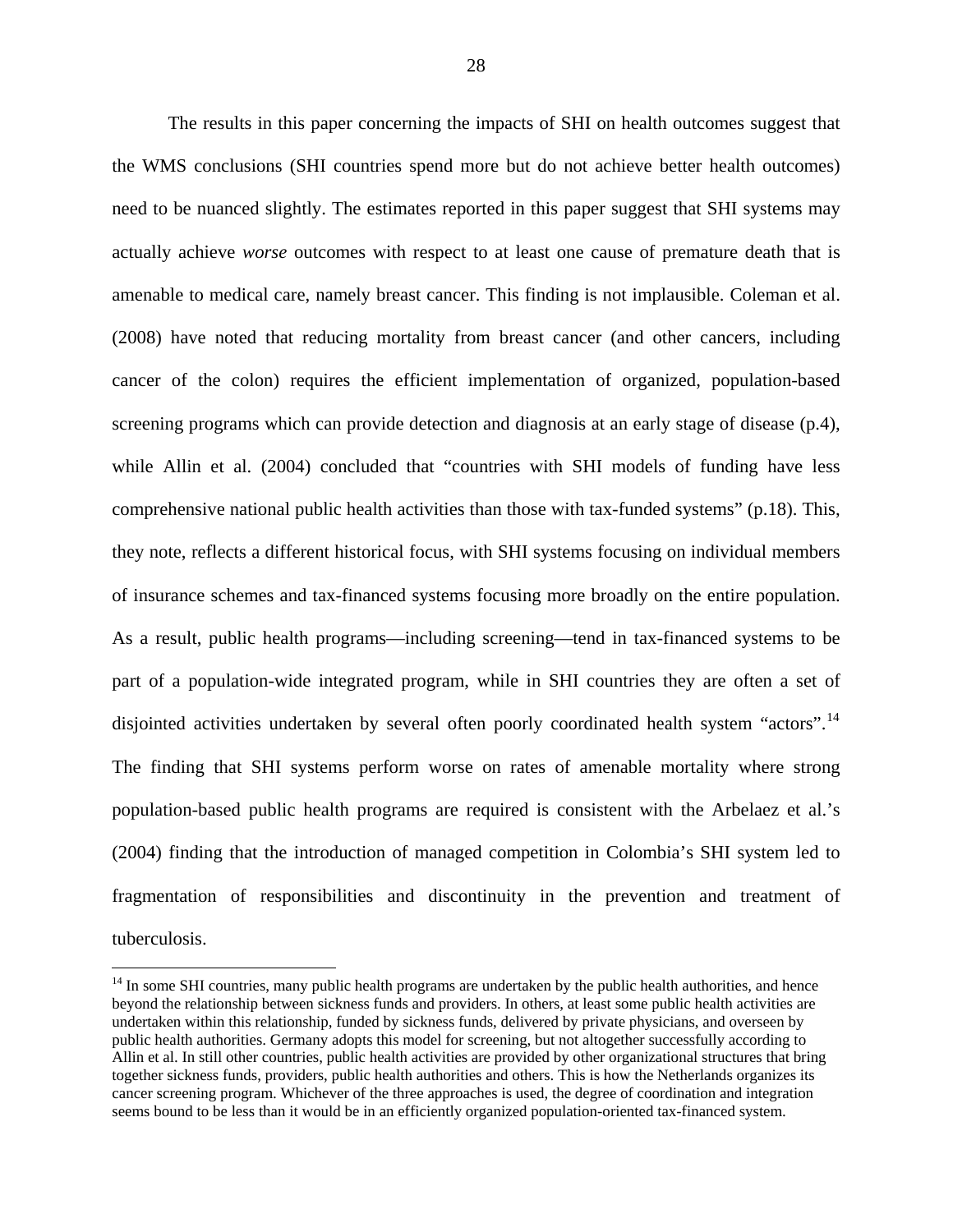The results of this paper suggest, then, that SHI systems, on balance, have certain characteristics that make them more expensive than tax-financed systems, do no better in terms of most health outcomes that are amenable to medical care despite the extra spending, may do worse in respect of outcomes that require strong population-level public health programs, and do worse in terms of encouraging informal labor markets and discouraging employment. It is, of course, possible that not all of the attributes of SHI systems pull in the same direction. SHI advocates might argue, for example, that its typically favored purchaser-provider split model where purchaser organizations contract with providers rather than manage them directly can lead to lower expenditures and better health outcomes. This could be true, and the results above are consistent with it being true. But they are also consistent with it not being true. And even if it were true, the question arises: How far policymakers can choose the good elements from one health system model without getting the bad ones? A SHI system can easily increase its reliance on tax revenues, as several have recently done. But can a tax-financed system with a directly managed provider network shift to a purchaser-provider-contracting model without risking coherence and integration in its public health programs? Questions such as these will doubtless occupy much of the future debate on health system design, and the SHI and tax-financed systems of the rich OECD countries will probably continue to borrow ideas from one another, making broad-brush studies such as this will less useful than studies that allow the pros and cons of specific aspects of each type of system to be determined. For the developing world, however, and for countries considering a wholesale switch between SHI and tax finance, broad-brush studies like this will continue to be helpful in deciding whether, on balance, SHI systems or tax-financed systems spend more, achieve better health, and lead to better labor market outcomes.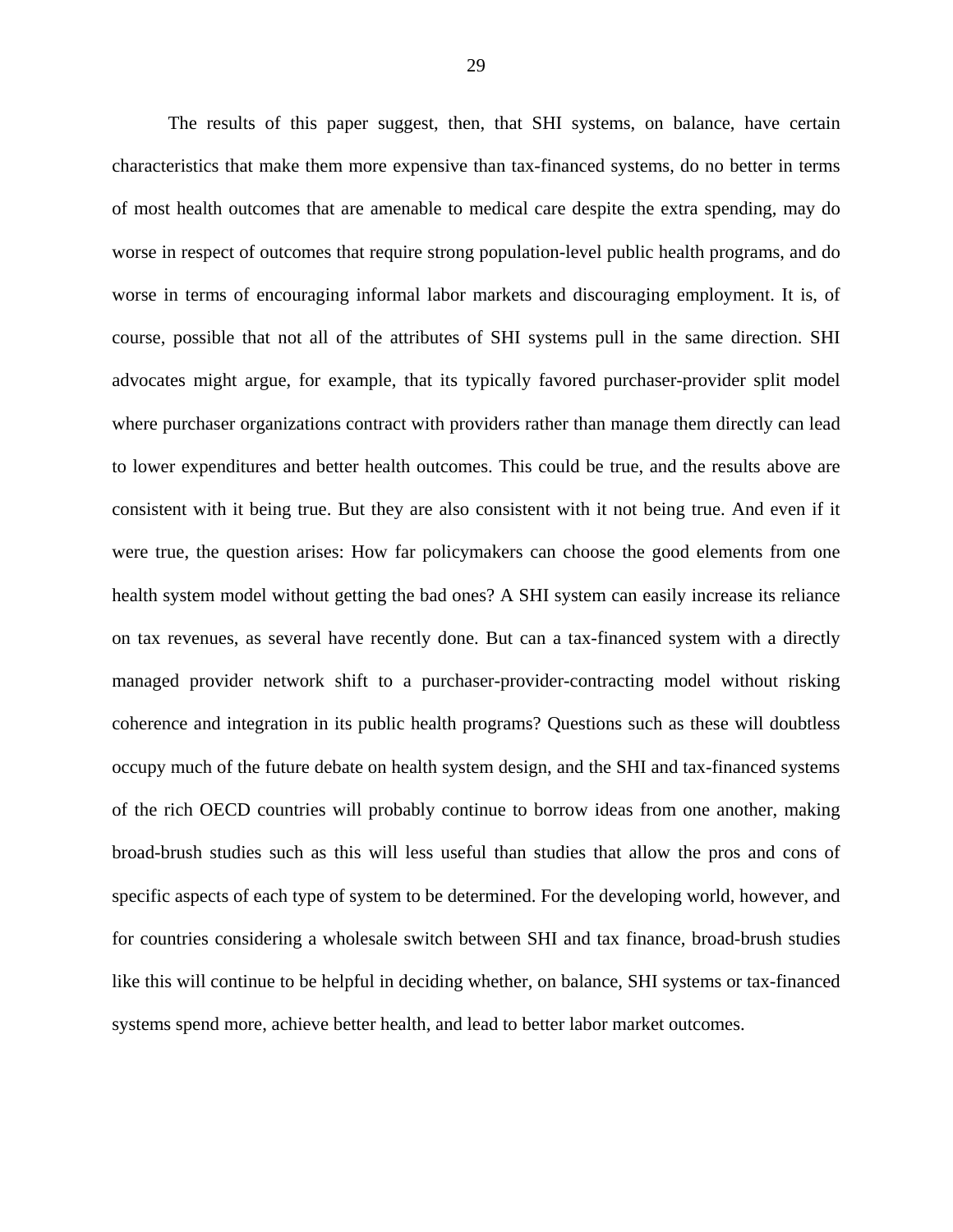<span id="page-31-0"></span>

# Figure 1: SHI systems in the OECD, 1960-2006

Sources: WHO Health in Transition series (HiTS) <http://www.euro.who.int/observatory/Hits/TopPage>, Saltman and Dubois (2004), Carrin and James (2005).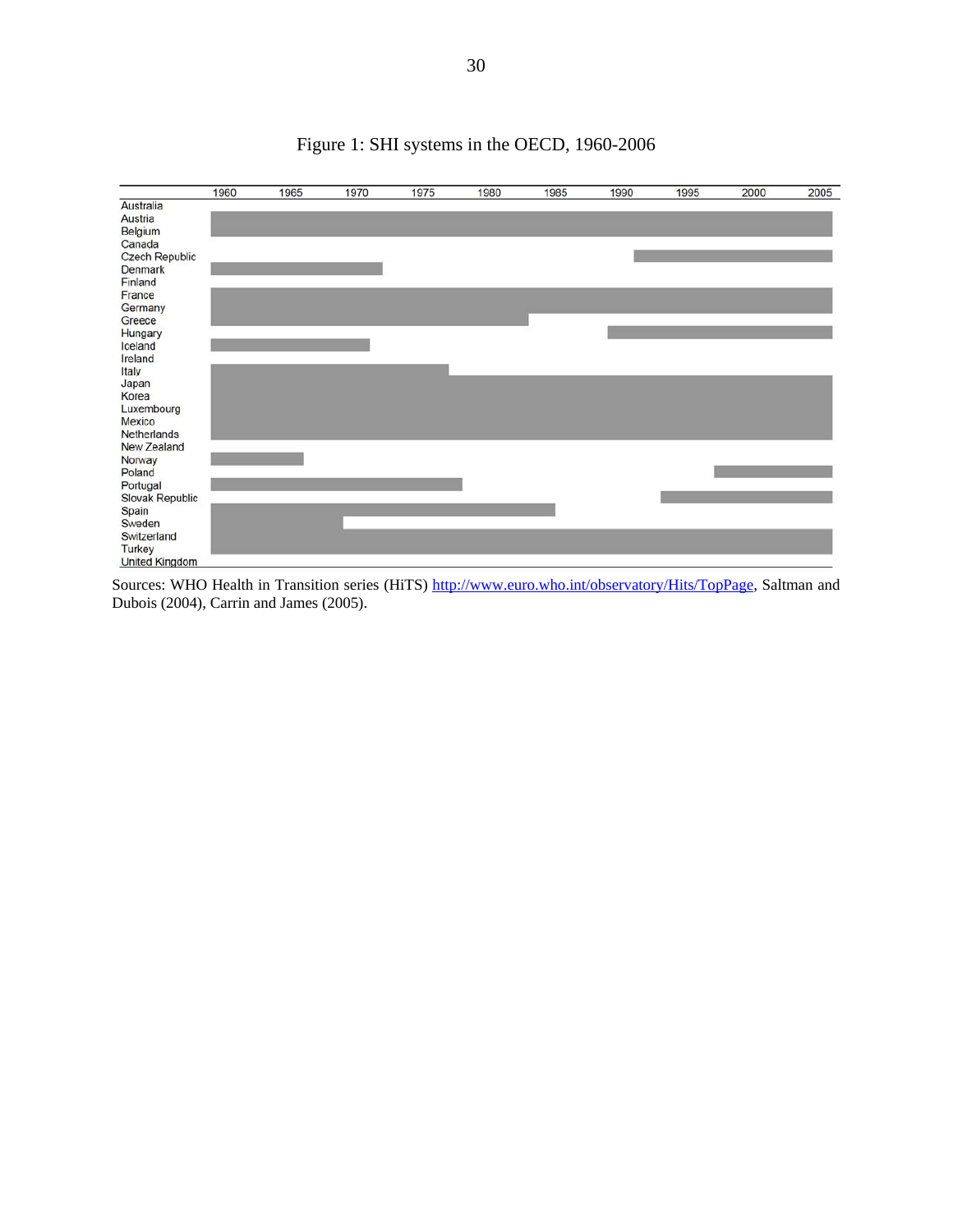|                 | SHI/tax-              | Primary care providers            | Hospitals                     | Gatekeeper     |
|-----------------|-----------------------|-----------------------------------|-------------------------------|----------------|
| Austria         | finance<br><b>SHI</b> | Capitation + FFS                  | $DRGs + FFS$ (outpatient)     | No             |
| Belgium         | <b>SHI</b>            | <b>FFS</b>                        | $Budgets + FFS$               | N <sub>o</sub> |
| Czech Republic  | <b>SHI</b>            | Capitation + FFS (previously FFS) | Budgets (previously FFS)      | N <sub>o</sub> |
| France          | <b>SHI</b>            | Capitation + FFS                  | Global budgets                | N <sub>0</sub> |
| Germany         | <b>SHI</b>            | Capitation                        | <b>DRGs</b>                   | N <sub>o</sub> |
| Greece          | <b>SHI</b>            | <b>FFS</b>                        | Per diems                     | N <sub>o</sub> |
| Hungary         | <b>SHI</b>            | Capitation                        | <b>DRGs</b>                   | N <sub>o</sub> |
| Japan           | <b>SHI</b>            | <b>FFS</b>                        | <b>FFS</b>                    | N <sub>o</sub> |
| Korea           | <b>SHI</b>            | <b>FFS</b>                        | <b>FFS</b>                    | <b>No</b>      |
| Luxembourg      | <b>SHI</b>            | <b>FFS</b>                        | Global budgets                | N <sub>o</sub> |
| Mexico          | <b>SHI</b>            | <b>Budgets</b>                    | <b>Budgets</b>                | N <sub>o</sub> |
| Netherlands     | <b>SHI</b>            | Capitation                        | <b>DRGs</b>                   | Yes            |
| Poland          | <b>SHI</b>            | Capitation                        | <b>DRGs</b>                   | N <sub>o</sub> |
| Slovak Republic | <b>SHI</b>            | Capitation + FFS (previously FFS) | Budgets (previously FFS)      | Partial        |
| Switzerland     | <b>SHI</b>            | <b>FFS</b>                        | Global budgets $+$ per diems  | N <sub>o</sub> |
| Turkey          | <b>SHI</b>            | Salary                            | Global budgets $+$ variations | N <sub>o</sub> |
| Australia       | Tax                   | <b>FFS</b>                        | Global budgets                | Yes            |
| Canada          | Tax                   | <b>FFS</b>                        | Global budgets                | Yes            |
|                 | Tax                   | Capitation + FFS                  |                               | Yes            |
| Denmark         |                       |                                   | Global budgets                |                |
| Finland         | Tax                   | Salary, capitation + FFS          | <b>FFS</b>                    | No             |
| Iceland         | Tax                   | Salary                            | Global budgets                | N <sub>o</sub> |
| Ireland         | Tax                   | Capitation                        | Global budgets                | Yes            |
| Italy           | Tax                   | Capitation + FFS                  | <b>DRGs</b>                   | Yes            |
| New Zealand     | Tax                   | Capitation + FFS                  | Global budgets                | Yes            |
| Norway          | Tax                   | Salary, capitation + FFS          | <b>DRGs</b>                   | Yes            |
| Portugal        | Tax                   | <b>Budgets</b>                    | Global budgets                | Yes            |
| Spain           | Tax                   | Salary                            | <b>DRGs</b>                   | Yes            |
| Sweden          | Tax                   | Salary                            | Global budgets $+$ variations | Yes            |
| United Kingdom  | Tax                   | $Capitation + allowances + FFS$   | DRGs (previously budgets)     | Yes            |

Table 1: Health financing, provider payment methods, and existence of gatekeeper—late 2000s

<span id="page-32-0"></span>Sources: WHO Health in Transition series (HiTS)<http://www.euro.who.int/observatory/Hits/TopPage>and others.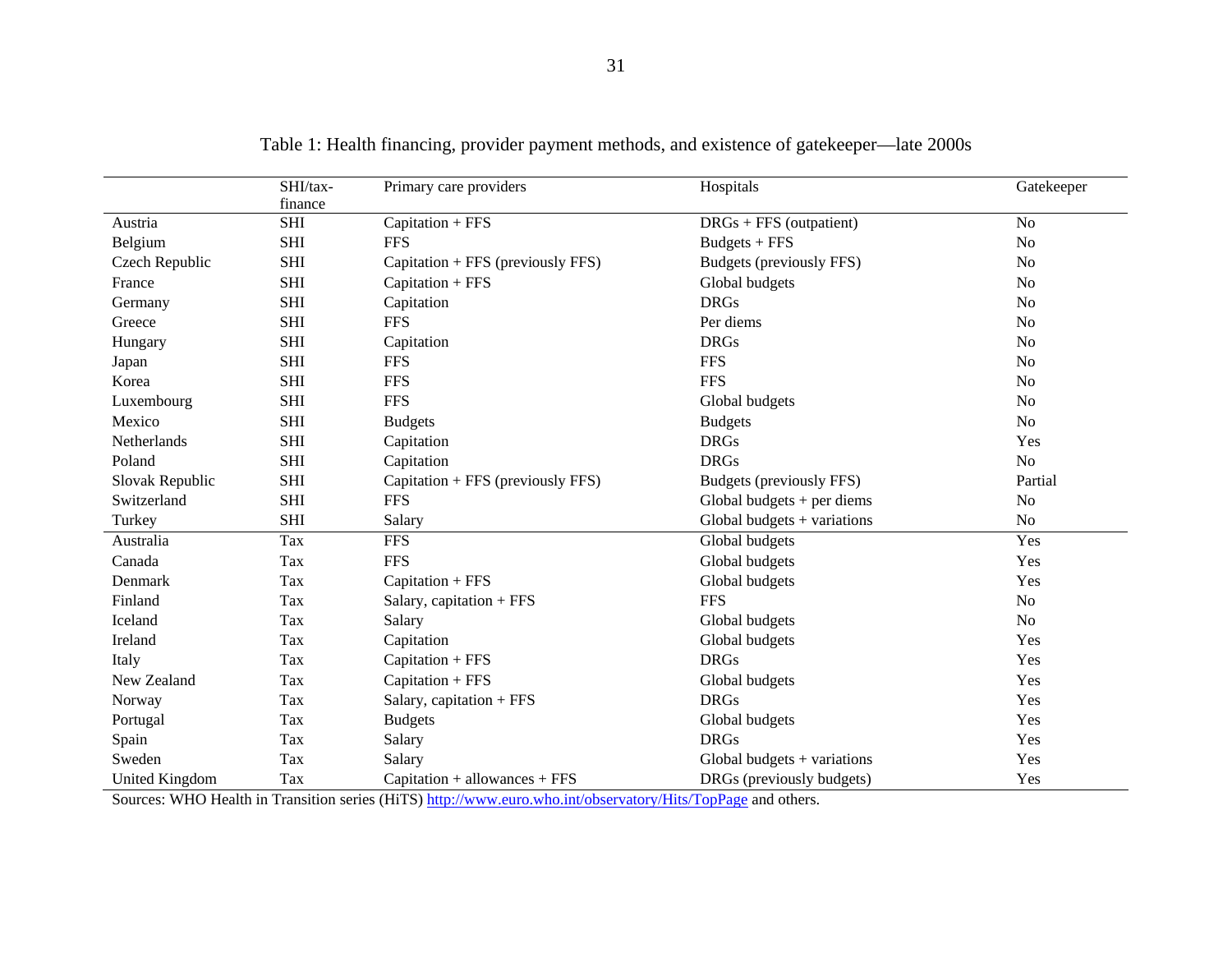<span id="page-33-0"></span>

|                              | Full sample |           |      |        | $SHI = 1$ |     |        | $SHI = 0$     |            |  |
|------------------------------|-------------|-----------|------|--------|-----------|-----|--------|---------------|------------|--|
|                              | Mean        | <b>SD</b> | Obs  | Mean   | <b>SD</b> | Obs | Mean   | <b>SD</b>     | <b>Obs</b> |  |
| Tot. health exp. per capita  | 174.30      | 166.46    | 872  | 235.87 | 210.91    | 409 | 119.92 | 81.45         | 463        |  |
| <b>PYLL</b> cancer of colon  | 93.85       | 32.70     | 1158 | 87.77  | 29.32     | 594 | 100.24 | 34.82         | 564        |  |
| <b>PYLL</b> breast cancer    | 224.61      | 67.76     | 1158 | 207.79 | 73.50     | 594 | 242.33 | 55.97         | 564        |  |
| <b>PYLL</b> cervical cancer  | 60.20       | 42.27     | 1158 | 63.50  | 49.86     | 594 | 56.72  | 32.09         | 564        |  |
| <b>PYLL</b> diabetes         | 56.60       | 46.59     | 1162 | 64.99  | 61.25     | 598 | 47.70  | 18.51         | 564        |  |
| PYLL ischemic heart disease  | 527.32      | 291.84    | 1162 | 423.92 | 211.29    | 598 | 636.95 | 323.89        | 564        |  |
| PYLL cerebrovascular disease | 243.25      | 132.84    | 1162 | 257.21 | 141.66    | 598 |        | 228.46 121.17 | 564        |  |
| PYLL influenza pneumonia     | 229.75      | 366.43    | 1162 | 302.81 | 472.14    | 598 | 152.28 | 169.80        | 564        |  |
| <b>PYLL</b> pregnancy        | 29.33       | 54.45     | 1154 | 41.40  | 70.74     | 597 | 16.39  | 21.46         | 557        |  |
| <b>PYLL</b> perinatal causes | 746.39      | 623.71    | 1162 | 862.32 | 687.16    | 598 | 623.48 | 521.64        | 564        |  |
| Formal sector employment     | 0.77        | 0.13      | 1112 | 0.74   | 0.14      | 575 | 0.81   | 0.09          | 537        |  |
| Employment                   | 0.66        | 0.08      | 1163 | 0.65   | 0.08      | 620 | 0.67   | 0.08          | 543        |  |

Table 2: Descriptive statistics

Note: Health expenditure per capita is at 1960 prices and converted at PPP. PYLL are expressed per 100 000 population. Formal sector employment is as a share of total employment. Employment is as a share of the population aged 15-65.

<span id="page-33-1"></span>

|                              | <b>DID</b><br>model                 |         |          | Random trend<br>model               | Differential trend<br>model         |         |  |
|------------------------------|-------------------------------------|---------|----------|-------------------------------------|-------------------------------------|---------|--|
|                              | Lead SHI dummy test<br>on eqn $(3)$ |         |          | Lead SHI dummy<br>test on eqn $(5)$ | Lead SHI dummy<br>test on eqn $(8)$ |         |  |
| Dependent variable           | Coef                                | p-value | Coef     | p-value                             | Coef                                | p-value |  |
| Tot. health exp. per capita  | $-0.007$                            | 0.641   | $-0.001$ | 0.953                               | $-0.012$                            | 0.572   |  |
| PYLL cancer of colon         | $-0.076$                            | 0.198   | $-0.073$ | 0.198                               | $-0.075$                            | 0.279   |  |
| <b>PYLL</b> breast cancer    | $-0.084$                            | 0.189   | $-0.081$ | 0.206                               | $-0.094$                            | 0.167   |  |
| <b>PYLL</b> cervical cancer  | $-0.032$                            | 0.782   | $-0.026$ | 0.822                               | $-0.039$                            | 0.736   |  |
| <b>PYLL</b> diabetes         | 0.052                               | 0.253   | 0.058    | 0.316                               | 0.046                               | 0.381   |  |
| PYLL ischemic heart disease  | $-0.031$                            | 0.003   | $-0.027$ | 0.014                               | $-0.031$                            | 0.003   |  |
| PYLL cerebrovascular disease | 0.079                               | 0.102   | 0.081    | 0.085                               | 0.075                               | 0.137   |  |
| PYLL influenza pneumonia     | $-0.060$                            | 0.212   | $-0.068$ | 0.128                               | $-0.069$                            | 0.205   |  |
| PYLL pregnancy               | 0.037                               | 0.774   | 0.024    | 0.853                               | 0.047                               | 0.740   |  |
| <b>PYLL</b> perinatal causes | 0.007                               | 0.909   | 0.005    | 0.944                               | $-0.013$                            | 0.869   |  |
| Formal sector employment     | $-0.011$                            | 0.004   | $-0.009$ | 0.014                               | $-0.011$                            | 0.001   |  |
| Employment                   | $-0.002$                            | 0.780   | $-0.002$ | 0.757                               | $-0.001$                            | 0.821   |  |

# Table 3: Tests of reverse causality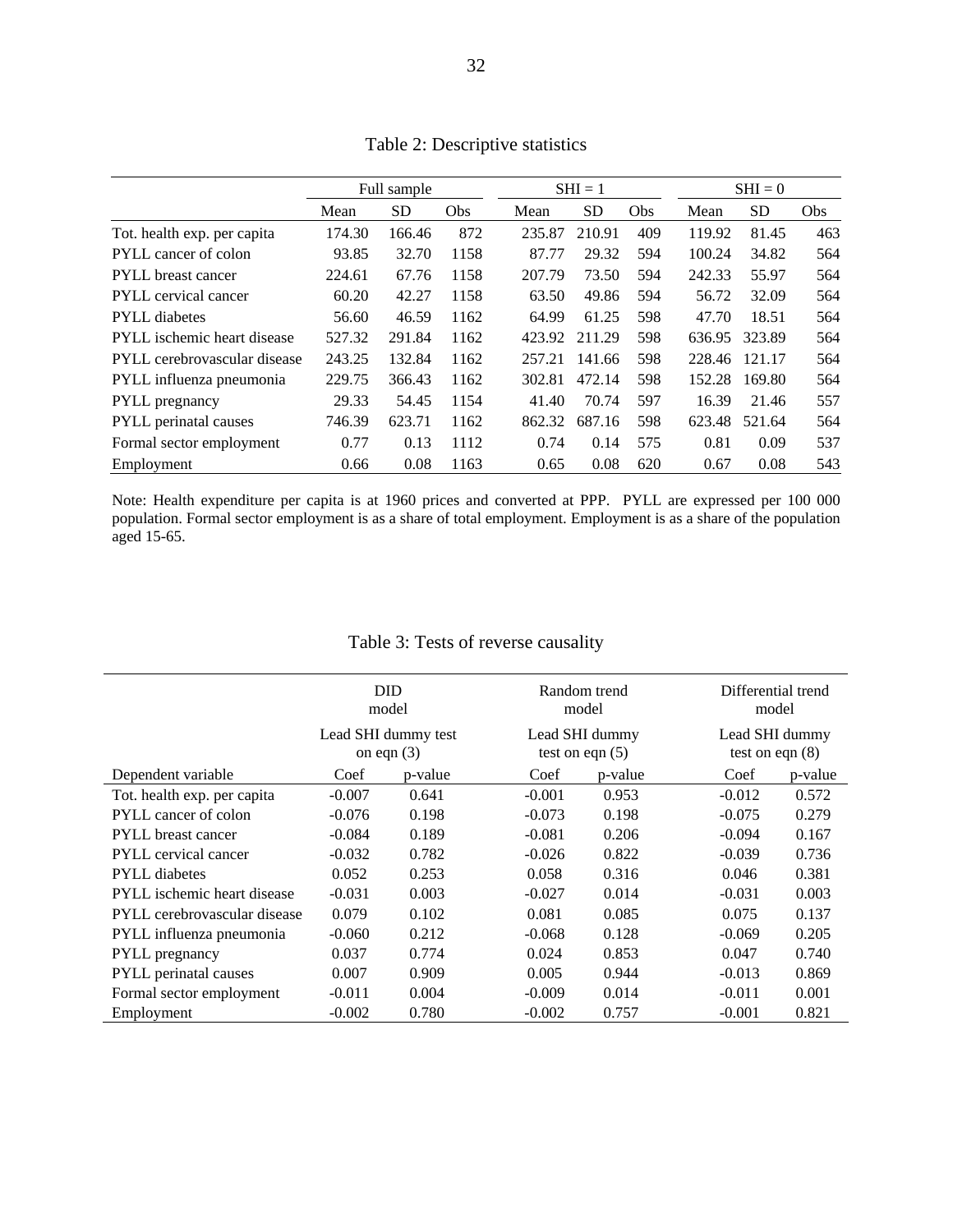<span id="page-34-0"></span>

|                              | Random trend model<br>Generalized Hausman<br>test on eqn $(5)$ |       | Differential trend model<br>Non-linear restriction<br>test on eqn $(10)$ |         |
|------------------------------|----------------------------------------------------------------|-------|--------------------------------------------------------------------------|---------|
| Dependent variable           | chi-square<br>p-value                                          |       | F                                                                        | p-value |
| Tot. health exp. per capita  | 2.450                                                          | 0.118 | 0.290                                                                    | 0.595   |
| PYLL cancer of colon         | 0.720                                                          | 0.395 | 1.280                                                                    | 0.270   |
| <b>PYLL</b> breast cancer    | 0.790                                                          | 0.375 | 1.350                                                                    | 0.257   |
| <b>PYLL</b> cervical cancer  | 0.570                                                          | 0.450 | 0.060                                                                    | 0.809   |
| <b>PYLL</b> diabetes         | 0.000                                                          | 0.966 | 0.090                                                                    | 0.771   |
| PYLL ischemic heart disease  | 1.090                                                          | 0.296 | 0.650                                                                    | 0.428   |
| PYLL cerebrovascular disease | 0.190                                                          | 0.664 | 0.470                                                                    | 0.501   |
| PYLL influenza pneumonia     | 3.720                                                          | 0.054 | 0.170                                                                    | 0.683   |
| <b>PYLL</b> pregnancy        | 2.360                                                          | 0.125 | 8.220                                                                    | 0.009   |
| <b>PYLL</b> perinatal causes | 2.170                                                          | 0.141 | 0.120                                                                    | 0.728   |
| Formal sector employment     | 3.170                                                          | 0.075 | 5.550                                                                    | 0.028   |
| Employment                   | 1.130                                                          | 0.289 | 0.100                                                                    | 0.756   |

# Table 4: Tests of the parallel trend assumption

Note: Italicized numbers indicate estimates that are to be ignored because diagnostic tests have shown them to be irrelevant or unreliable.

<span id="page-34-1"></span>

|                                    | <b>DID</b><br>model |         | model    | Random trend | Differential trend<br>model |         |  |
|------------------------------------|---------------------|---------|----------|--------------|-----------------------------|---------|--|
| Dependent variable                 | Coef                | p-value | Coef     | p-value      | Coef                        | p-value |  |
| Tot. health exp. per capita        | 0.035               | 0.001   | 0.040    | 0.001        | 0.037                       | 0.261   |  |
| PYLL cancer of colon               | $-0.034$            | 0.412   | $-0.029$ | 0.468        | $-0.037$                    | 0.525   |  |
| <b>PYLL</b> breast cancer          | 0.055               | 0.095   | 0.059    | 0.082        | 0.065                       | 0.245   |  |
| <b>PYLL</b> cervical cancer        | 0.020               | 0.805   | 0.027    | 0.738        | 0.005                       | 0.949   |  |
| <b>PYLL</b> diabetes               | 0.000               | 0.996   | 0.007    | 0.927        | $-0.118$                    | 0.376   |  |
| <b>PYLL</b> ischemic heart disease | 0.009               | 0.760   | 0.013    | 0.635        | 0.131                       | 0.139   |  |
| PYLL cerebrovascular disease       | $-0.125$            | 0.175   | $-0.124$ | 0.187        | $-0.065$                    | 0.125   |  |
| PYLL influenza pneumonia           | 0.075               | 0.339   | 0.068    | 0.403        | 0.050                       | 0.619   |  |
| <b>PYLL</b> pregnancy              | $-0.031$            | 0.767   | $-0.043$ | 0.690        | $-0.135$                    | 0.361   |  |
| PYLL perinatal causes              | 0.012               | 0.599   | 0.010    | 0.690        | 0.098                       | 0.396   |  |
| Formal sector employment           | 0.000               | 0.944   | 0.002    | 0.699        | 0.006                       | 0.788   |  |
| Employment                         | $-0.003$            | 0.407   | $-0.003$ | 0.370        | 0.025                       | 0.153   |  |

#### Table 5: DID estimates of SHI effects on health and labor outcomes

Notes: In all models, the natural logarithm of the dependent variable is used. Italicized numbers indicate estimates that are to be ignored because diagnostic tests have shown them to be irrelevant or unreliable.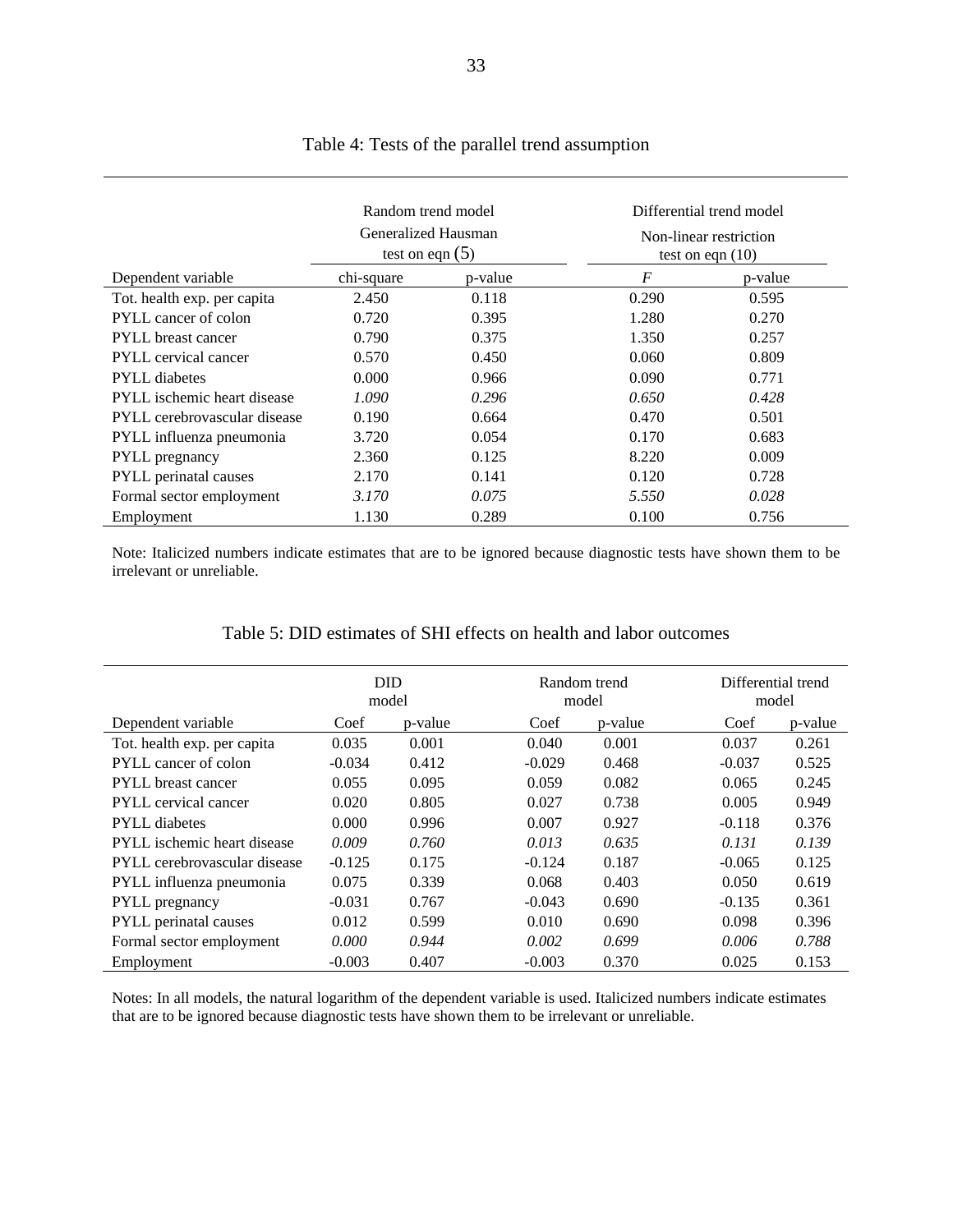<span id="page-35-0"></span>

|                              | 2SLS     |       | <b>GMM</b> |       |             |                |          |
|------------------------------|----------|-------|------------|-------|-------------|----------------|----------|
|                              | Coef.    | p-val | Coef.      | p-val | <b>KPLM</b> | <b>KP</b> Wald | Hansen J |
| Tot. health exp. per capita  | $-0.154$ | 0.05  | $-0.167$   | 0.02  | 0.00        | 12363          | 0.044    |
| PYLL cancer of colon         | $-0.179$ | 0.08  | $-0.111$   | 0.24  | 0.00        | 11004          | 0.034    |
| <b>PYLL</b> breast cancer    | $-0.263$ | 0.06  | $-0.217$   | 0.06  | 0.00        | 11004          | 0.188    |
| <b>PYLL</b> cervical cancer  | $-0.059$ | 0.72  | $-0.067$   | 0.65  | 0.00        | 10938          | 0.179    |
| <b>PYLL</b> diabetes         | 0.235    | 0.15  | 0.226      | 0.15  | 0.00        | 10999          | 0.904    |
| PYLL ischemic heart disease  | $-0.489$ | 0.01  | $-0.551$   | 0.00  | 0.00        | 11119          | 0.076    |
| PYLL cerebrovascular disease | 0.245    | 0.06  | 0.216      | 0.07  | 0.00        | 11119          | 0.220    |
| PYLL influenza pneumonia     | 0.504    | 0.08  | 0.511      | 0.06  | 0.00        | 11119          | 0.021    |
| <b>PYLL</b> pregnancy        | 0.953    | 0.00  | 0.944      | 0.00  | 0.00        | 11797          | 0.010    |
| PYLL perinatal causes        | 0.285    | 0.21  | 0.286      | 0.16  | 0.00        | 11119          | 0.059    |
| Formal sector employment     | $-0.097$ | 0.01  | $-0.084$   | 0.01  | 0.00        | 8353           | 0.492    |
| Employment                   | $-0.053$ | 0.14  | $-0.060$   | 0.08  | 0.00        | 8298           | 0.413    |

Table 6: IV estimates of SHI effects on health and labor outcomes

*Notes:* Italicized numbers indicate estimates that are to be ignored because diagnostic tests have shown them to be irrelevant or unreliable. The reported IV point estimates are from 2SLS estimation, where the excluded instruments are the first lag of the SHI dummy, whether the country was a World War II Axis member or occupied by one or more of the Axis power, and a dummy indicating whether the country is an English-speaking country. P-values are reported for the Kleibergen-Paap LM and Hansen tests, whereas the values reported for the Kleibergen-Paap Wald tests of weak identification correspond to the estimated *rk* Wald *F* statistics; in our case, the critical value for the weak identification tests (tabulated by Stock and Yogo 2002, 10% maximal IV size) is 22.30. In the last column, the joint null hypothesis of the over-identification tests is that the instruments are uncorrelated with the error term and that the excluded instruments are correctly excluded from the main equation.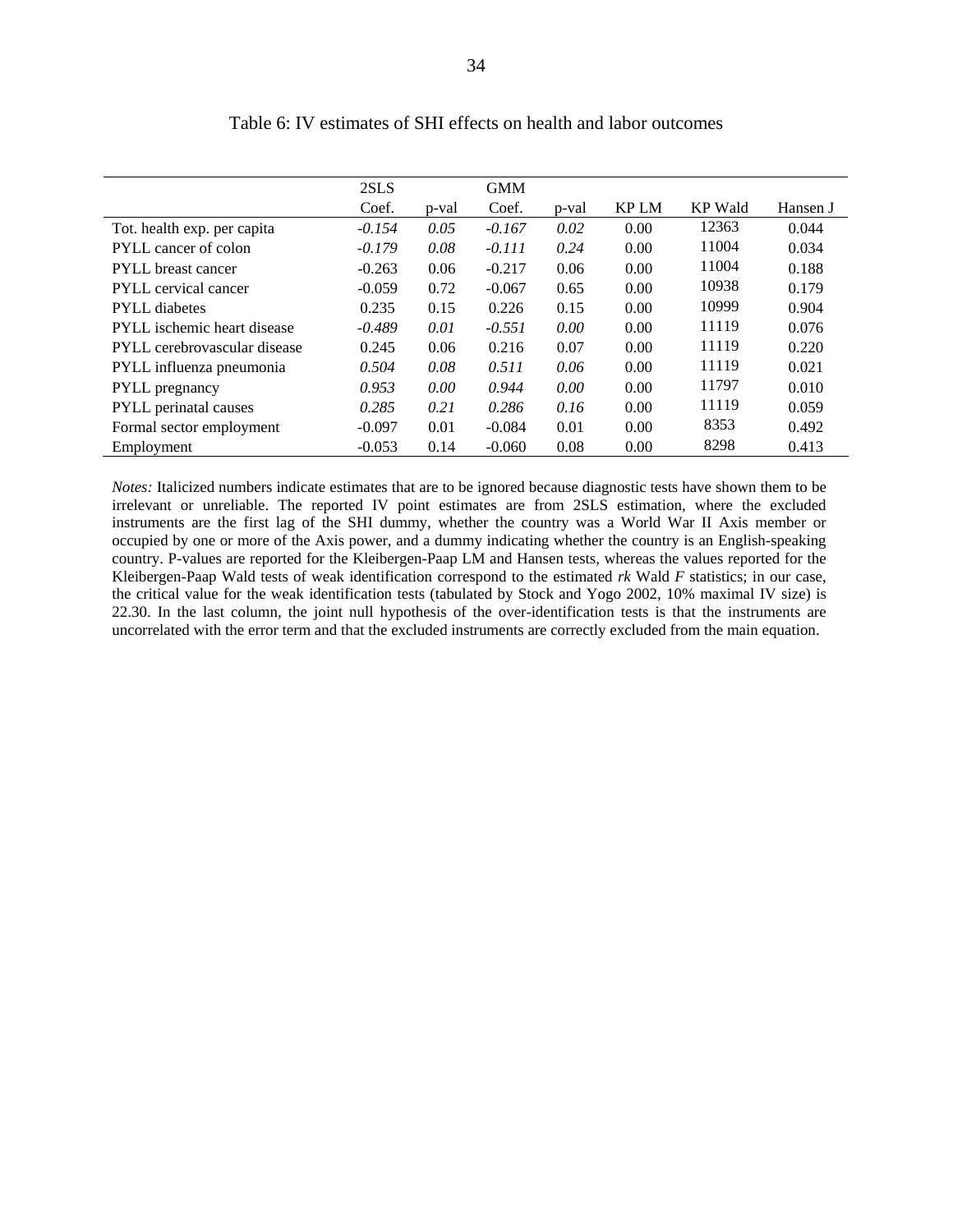#### **References**

- Allin, S., E. Mossialos, M. McKee and W. Holland (2004). Making decisions on public health: a review of eight countries. Copenhagen, World Health Organization.
- Anderson, G. F. (1989). "Universal health care coverage in Korea." Health Aff (Millwood) **8**(2): 24-34.
- Baeza, C. and T. Packard (2006). Beyond Survival: Protecting Households from Health Shocks in Latin America. Washington, DC, World Bank.
- Belev, B., Ed. (2003). The Informal Economy in the EU Accession Countries: Size, Scope, Trends and Challenges o the Process of EU Enlargement. Sofia, Center for the Study of Democracy.
- Bell, B., R. Blundell and J. Van Reenen (1999). "Getting the Unemployed Back to Work: The Role of Targeted Wage Subsidies." International Tax and Public Finance **6**(3): 339-60.
- Bertrand, M., E. Duflo and S. Mullainathan (2004). "How Much Should We Trust Differencesin-Differences Estimates?" Quarterly Journal of Economics **119 1**: 249-75.
- Bodenheimer, T. (2005). "High and Rising Health Care Costs. Part 1: Seeking an Explanation." Ann Intern Med **142**(10): 847-854.
- Bong-Min, Y. (1996). "The role of health insurance in the growth of the private health sector in Korea." International Journal of Health Planning and Management **11**(3): 231-252.
- Busse, R. and A. Riesberg (2004). Health Care Systems in Transition: Germany. Copenhagen, WHO Regional Office for Europe on behalf of the European Observatory on Health Systems and Policies.
- Cameron, A. and R. Trivedi (2005). Microeconometrics: Methods and Applications. Cambridge, Cambridge University Press.
- Carrin, G. and C. James (2005). "Social Health Insurance: Key Factors Affecting the Transition Towards Universal Coverage." International Social Security Review **58**(1): 45-64.
- Coleman, M. P., D. M. Alexe, T. Albreht and M. McKee (2008). Responding to the challenge of cancer in Europe. Responding to the challenge of cancer in Europe. M. P. Coleman, D. M. Alexe, T. Albreht and M. McKee. Ljubljana, Institute of Public Health of the Republic of Slovenia.
- Datta, S. (2006). "Is Germany gearing up for health care reform?" Retrieved 10/31/06, from <http://www.frost.com/prod/servlet/cif-econ-insight.pag?docid=77082735>.
- Ellis, R. P. and M. M. Miller (2008). Provider Payment Methods and Incentives. International Encyclopedia of Public Health. H. Kris. Oxford, Academic Press**:** 395-402.
- Gerdtham, U. G. and B. Jönsson (2000). International Comparisons of Health Expenditure: Theory, Data and Econometric Analysis. Handbook of Health Economics. A. Culyer and J. Newhouse. Amsterdam, North Holland. **1:** 11–53.
- Gruber, J. and M. Hanratty (1995). "The Labor-Market Effects of Introducing National Health Insurance: Evidence from Canada." Journal of Business and Economic Statistics **13**(2): 163-73.
- Hsiao, W. C. and R. P. Shaw, Eds. (2007). Social Health Insurance for Developing Nations. Washington, D.C., World Bank.
- Kleibergen, F. and R. Paap (2006). "Generalized reduced rank tests using the singular value decomposition." Journal of Econometrics **133**(1): 97-126.
- Koettl, J. (2008). Yardstick competition among multiple non-competing health insurance funds: The case of Austria. Washington DC, The World Bank. Mimeo.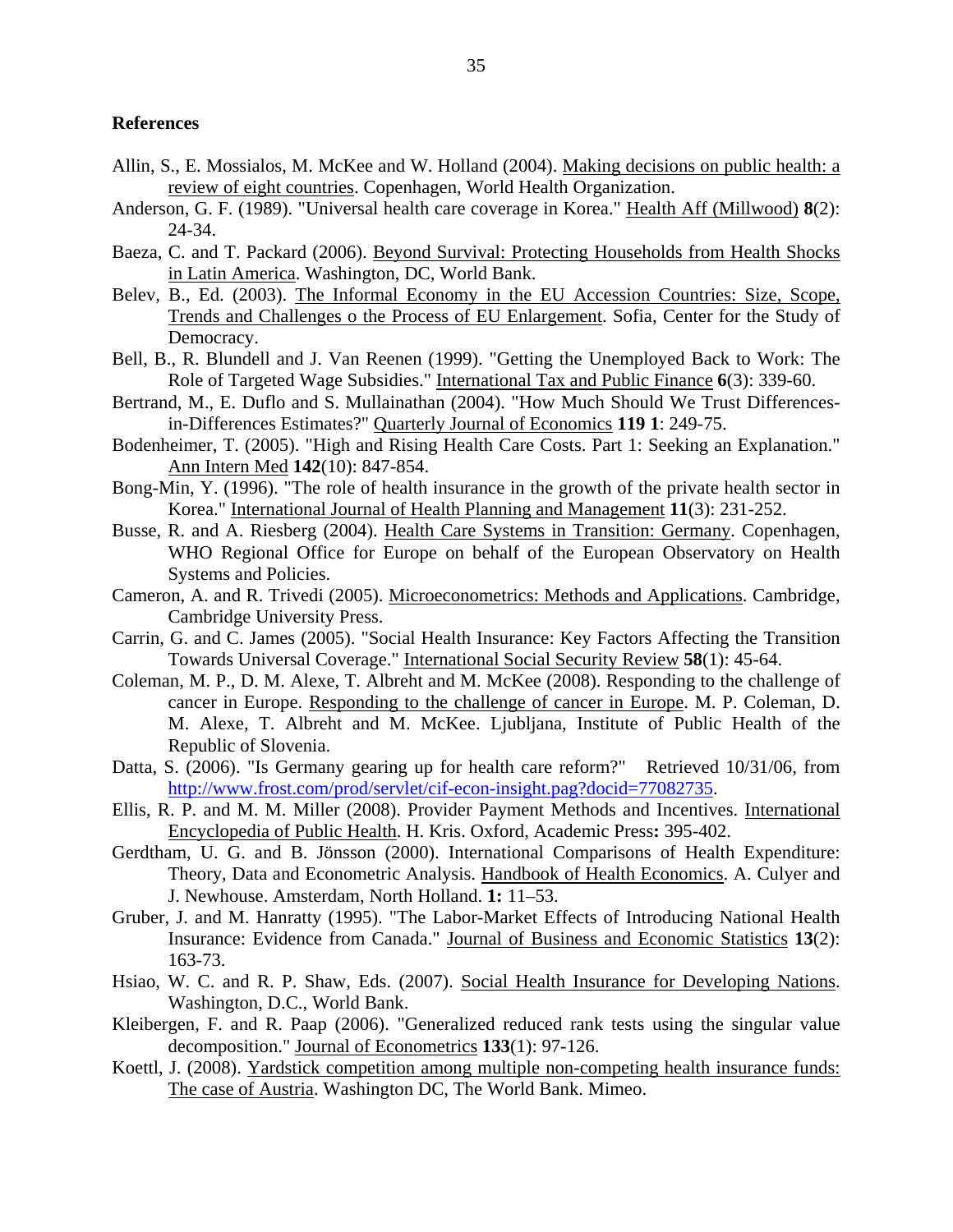- Levy, S. (2007). "Pueden los programas sociales disminuir la productividad y el crecimiento economico? Una hipotesis para Mexico. (With English summary.)." El Trimestre Economico **74 3**: 491-540.
- Maria Patricia Arbelaez, M. B. G., Alvaro Franco, Roman Restrepo, Doracelly Hincapié, Erik Blas, (2004). "Tuberculosis control and managed competition in Colombia." The International Journal of Health Planning and Management **19**(S1): S25-S43.
- Masseria, C., E. van Doorslaer and OECD Health Equity Research Group Members (2004). Income-Related Inequality in the Use of Medical Care in 21 OECD Countries. Paris, OECD. OECD Health Working Papers, No. 14.
- Nickell, S. (2004). Employment and Taxes, Centre for Economic Performance, LSE, CEP Discussion Papers.
- Nickell, S., L. Nunziata and W. Ochel (2005). "Unemployment in the OECD Since the 1960s: What Do We Know?" Economic Journal **115**(500): 1-27.
- Nolte, E. and C. M. McKee (2008). "Measuring the health of nations: updating an earlier analysis." Health Aff (Millwood) **27**(1): 58-71.
- OECD (2005). OECD Reviews of Health Systems: Mexico. Paris, OECD.
- Preker, A., M. Jakab and M. Schneider (2002). Health financing reforms in central and eastern Europe and the former Soviet Union. Funding health care: options for Europe. A. D. E. Mossialos, J. Figueras and J. Kutzin,. Buckingham, Open University Press.
- Propper, C., S. Burgess and D. Gossage (2008). "Competition and Quality: Evidence from the NHS Internal Market 1991-9." Economic Journal **118 525**: 138-70.
- Propper, C., S. Burgess and K. Green (2004). "Does Competition between Hospitals Improve the Quality of Care? Hospital Death Rates and the NHS Internal Market." Journal of Public Economics **88 7-8**: 1247-72.
- Rodgers, G. B. (1979). "Income and inequality as determinants of mortality: an international cross-section analysis." Population Studies **33**: 343-51.
- Saltman, R. B. and H. F. W. Dubois (2004). The historical and social base of social health insurance systems. Social health insurance systems in western Europe. R. B. Saltman, R. Busse and J. Figueras. Maidenhead, United Kingdom, Open University Press.
- Schmidt, U. (2006). Health policy and health economics in Germany. Washington DC, Friedrich Ebert Foundation. Speech.
- Stock, J. H. and M. Yogo (2002). Testing for weak instruments in linear IV regression. Cambridge, Mass., National Bureau of Economic Research. NBER, Technical Working Paper # T 0284.
- van de Ven, W. P. M. M., K. Beck, F. Buchner, D. Chernichovsky, L. Gardiol, A. Holly, L. M. Lamers, E. Schokkaert, A. Shmueli, S. Spycher, C. Van de Voorde, R. C. J. A. van Vliet, J. Wasem and I. Zmora (2003). "Risk adjustment and risk selection on the sickness fund insurance market in five European countries." Health Policy **65**(1): 98.
- van de Ven, W. P. M. M., K. Beck, C. Van de Voorde, J. Wasem and I. Zmora (2007). "Risk adjustment and risk selection in Europe: 6 years later." Health Policy **83**(2-3): 162-179.
- van der Zee, J. and M. Kroneman (2007). "Bismarck or Beveridge: a beauty contest between dinosaurs." Bmc Health Services Research **7**(1): 94.
- Wagstaff, A. (2007). Social health insurance reexamined. Washington DC, World Bank. Policy Research Working Paper # WPS 4111.